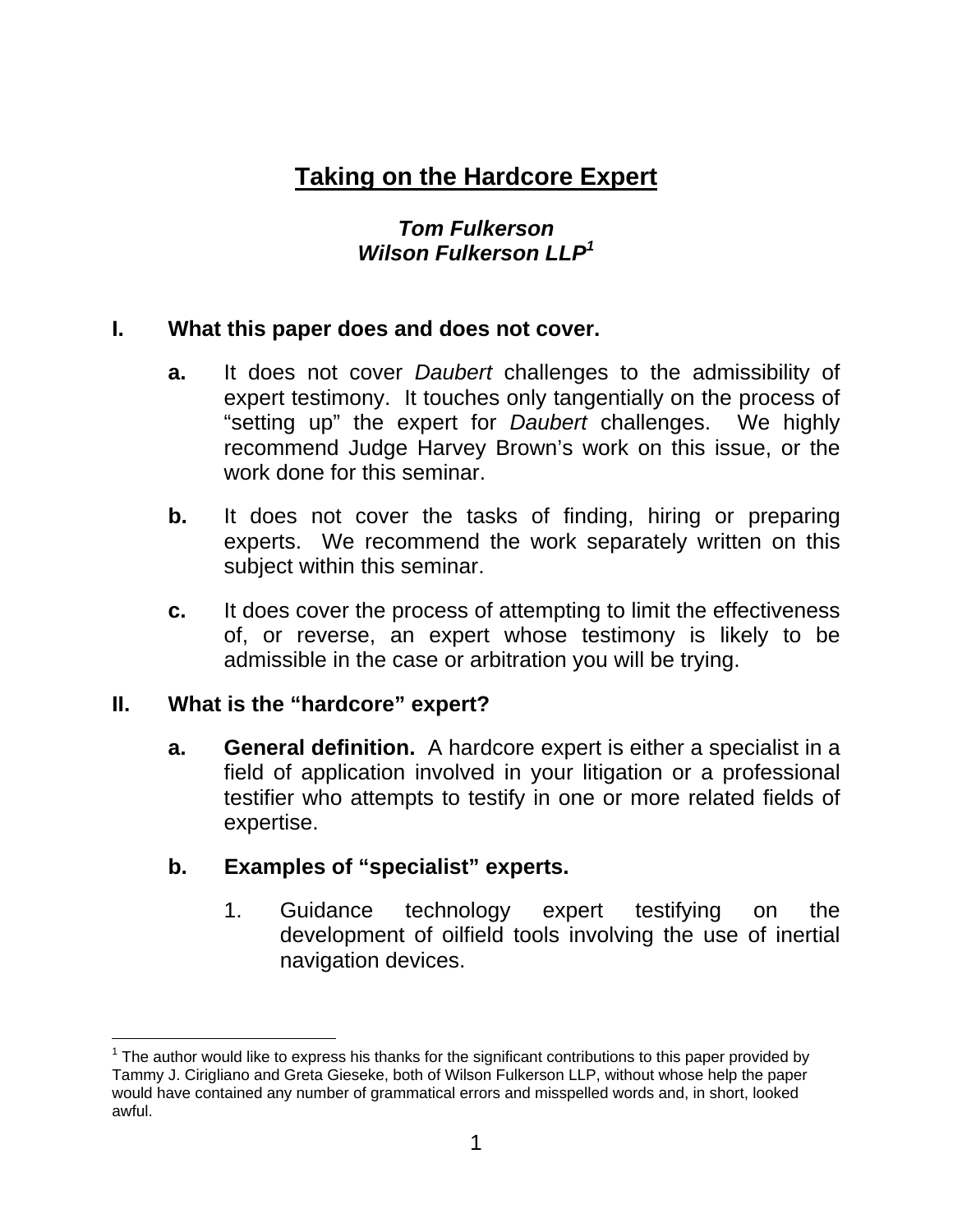- 2. Musicologist testifying as to whether a defendant's work is "substantially similar" to plaintiff's copyrighted piece.
- 3. Metallurgist testifying on the tendency of high-strength steels to suffer from hydrogen embrittlement in seawater environments.
- 4. Former oilfield service company owner testifying on the economics of new tool development and incorporation into the offshore oil and gas exploration market.
- 5. Rig operations manager testifying on the role and function of various tracking devices for "volume gain" occurring prior to well blowout and the responsibilities of rig personnel to respond to volume gain.
- 6. Electricity sales manager testifying on the value of lost revenue occurring by virtue of business interruption during the California rolling-blackout market of 2000.

# **c. Examples of omnibus professional testifiers.**

- 1. Accountant testifying on the history of oilfield tool development, cost of development, minimal use of trade secrets by defendant and limited likelihood that new tool will penetrate the market.
- 2. Products liability expert testifying on proper product design, manufacture and warning of products ranging from cherry pickers to diapers.
- 3. Attorney with two years of indirect oilfield experience testifying on subjects ranging from on offshore rig safety to reservoir engineering of a "water drive" formation to the use of "measurement while drilling" systems to determine bottom hole location.
- 4. Real estate appraiser testifying on the profitability of a business built on environmentally contaminated land, but assessing profitability had there been no contamination.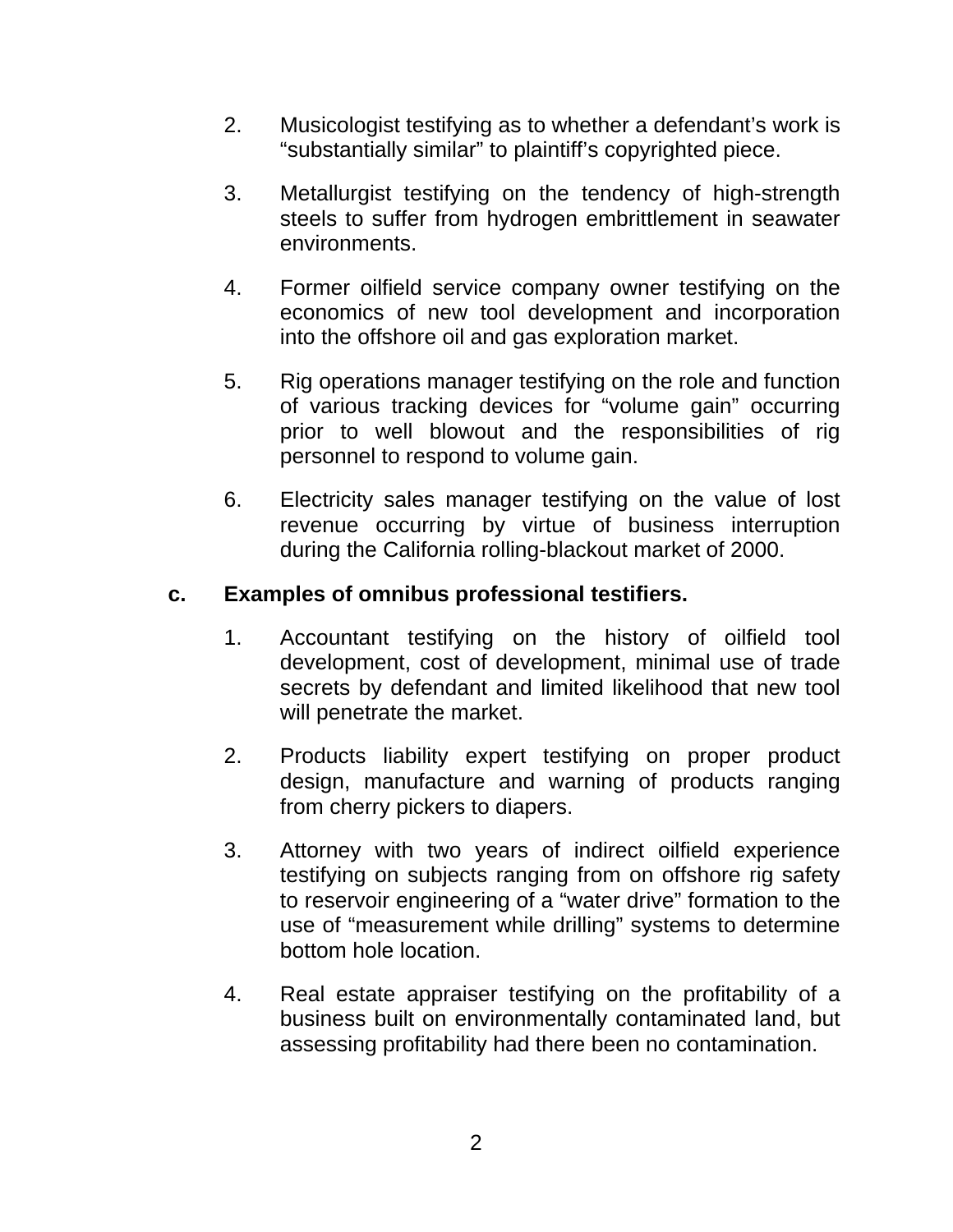5. Former United States Department of State official testifying on availability of Russian infrastructure to build and service an oil refinery.

## **III. The step-by-step approach to the hardcore expert.**

#### **a. Step one: Get your discovery done.**

- 1. What you get through the disclosure process and why it is insufficient.
	- i. *Texas Rules*. TEX. R. CIV. P. 194.2(f) describes what a party must produce when requested to disclose. If you make a request for disclosure, you are to receive:
		- (a) All documents, tangible things, reports, models or data compilations that have been provided to, reviewed by, or prepared by or for the expert in anticipation of the expert's testimony; and
		- (b) The expert's current résumé and bibliography.

Most Texas cases addressing Rule 194.2(f) relate to decisions by the trial court to admit or exclude experts, or their supplemental opinions, over an opposing party's objection. Generally, the cases discuss whether designation by a party was consistent with the rule, not whether a party may ask for and receive information above and beyond that required to be disclosed under 194.2(f). *See, e.g., In re W.D.W.*, No. 05-04-01254, 2005 WL 2303381 (Dallas Sept. 22, 2005), and *In re T.I.G. Ins. Co*., No. 09-05-253, 2005 WL 1903841 (Beaumont Aug. 11, 2005). The few cases that address the scope of discovery requested of experts continue to apply *Russell v. Young* for the proposition that it is improper to ask of an expert witness what percentage of the expert's income is derived from testifying as an expert*.* , 452 S.W.2d 434, 436 (Tex. 1970), s*ee, also, e.g., In re Weir*,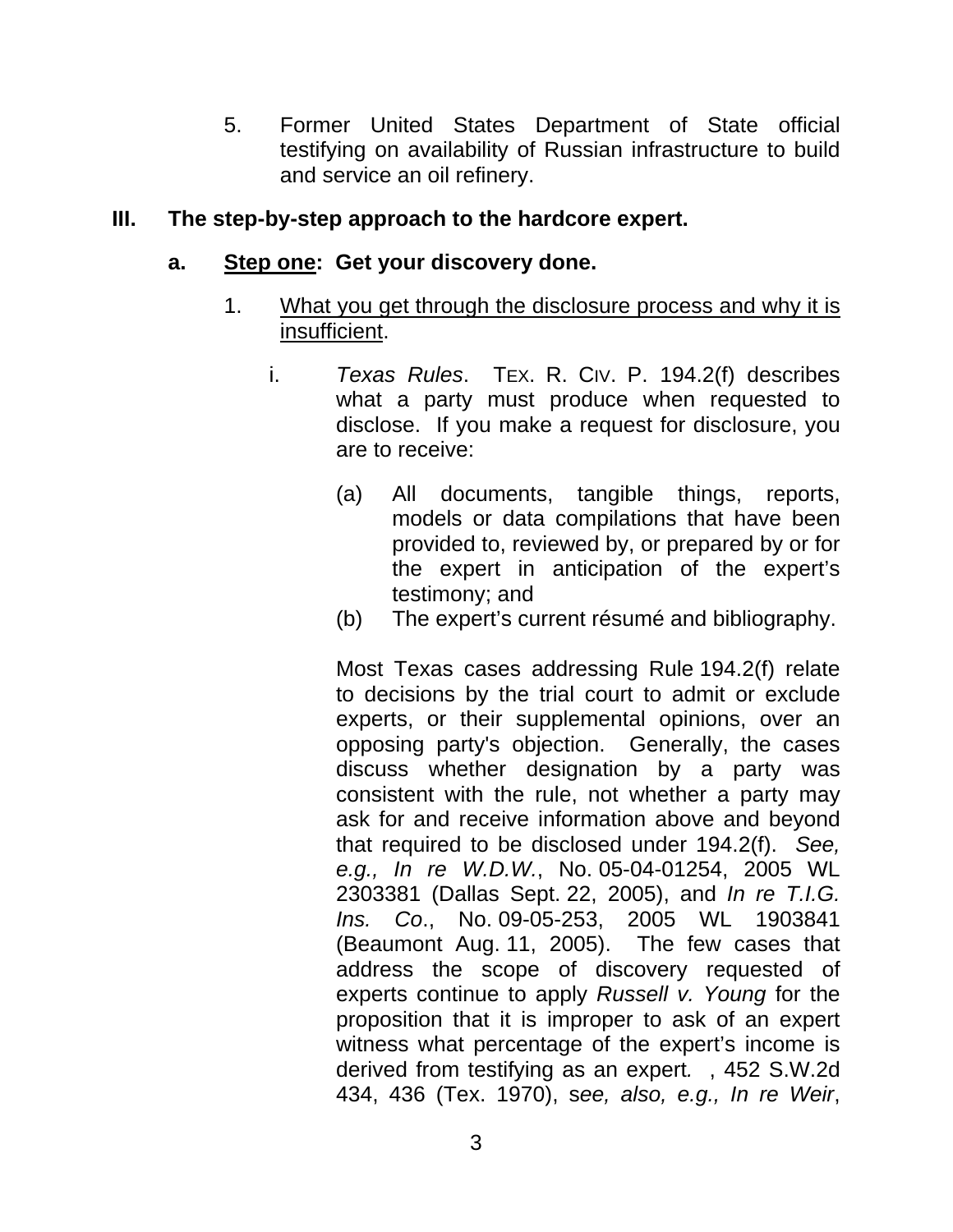166 S.W. 3d 861, 864 (Tex. App.–Beaumont, 2005) (expert granted mandamus to avoid disclosure in response to this inquiry).

Generally, these cases are predicated upon privacy concerns for the expert and the concern that qualified experts will be deterred from serving if invasive questioning of them is permitted*. Id.* Then, in 1999, the Texas Supreme Court's revised discovery rules made inquiry into an expert's bias a permissible subject of discovery. TEX. R. CIV. P. 192.3 (e)(5) ("any bias of the witness"). Some commentators felt that this explicit addition to the rules meant that *Russell v. Young* had been overruled*. See* MICHOL O'CONNOR, O'CONNOR'S TEXAS RULES: CIVIL TRIALS, Ch. 6, § 4.5 (2003). At least two courts have rejected this position, however, holding that a party must make a preliminary showing of bias before an expert's income tax returns or information concerning the percentage of the expert's earnings from litigation could be discoverable. *In re Wharton*, No. 10-04- 00315, 2005 WL 1405732 (Tex. App.–Waco June 6, 2005); *In re Doctors' Hosp. of Laredo, LP,* 2 S.W.3d 504, 507 (Tex. App.–San Antonio 1999, orig. proceeding).

But, what level of proof is necessary to make a preliminary showing of "bias" sufficient to make an expert's income related information discoverable? Courts have yet to sufficiently define that level. For example, in two cases, the Texas Supreme Court appears to have distinguished, if not overruled, significant parts of *Russell v. Young*. *See Walker v. Packer*, 827 S.W.2d 832, 838-39 (Tex. 1992) (orig. proceeding) (proof of hospital policy refusing to permit its doctors to testify on behalf of malpractice plaintiffs without written permission sufficient evidence of bias to distinguish case from *Russell*); *In re Sheppard*, 513 S.W.2d 814, 816 (Tex. 1974) (prior appraisals of real estate appraiser in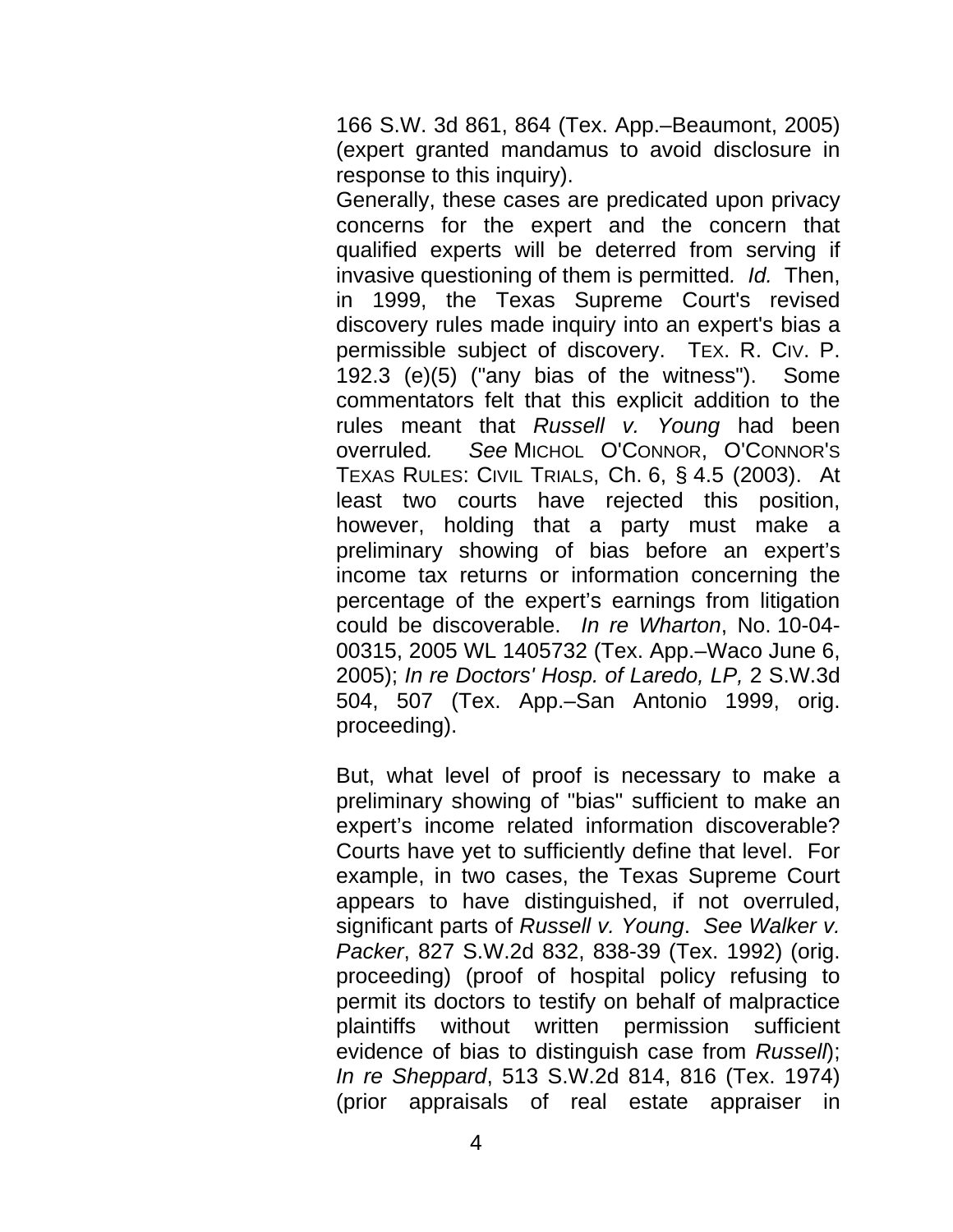condemnation matter directly relevant both as to credibility and substance of opinion). Frankly, these holdings appear result oriented, leading the author to conclude, at a minimum, that: (1) the litigant seeking to compel production of additional materials above and beyond those provided in 192.5(f) should choose his test case carefully; (2) something more than an admission by the expert that "1/4" or a "high" percentage of his income is from testifying is necessary to support production; and (3) the outcome is directly related to the scope of the request—the more invasive and time consuming the requests, the less likely that neither the trial court nor the court of appeals will grant the relief requested.

- ii. *Federal Rules*. Compared to Texas rules, the Federal Rules of Civil Procedure are more expansive when it comes to expert related discovery. FED. R. CIV. P. 26 (a)(2)(B) requires that the sponsor of an expert witness provide:
	- (a) a written report "prepared and signed by the witness" and "containing a complete statement of all opinions to be expressed and the reasons therefor";
	- (b) the data or other information considered by the expert in forming the opinions;
	- (c) any exhibits to be used by the expert or summaries of his conclusions under FED. R. EVID. 1006;
	- (d) the qualifications of the witness, including all publications undertaken in the last ten years;
	- (e) the compensation to be paid to the expert for his/her testimony; and
	- (f) a listing of all cases in which the expert has testified in the previous four years.

Federal courts mirror Texas courts, however, in how they treat the discoverability of information other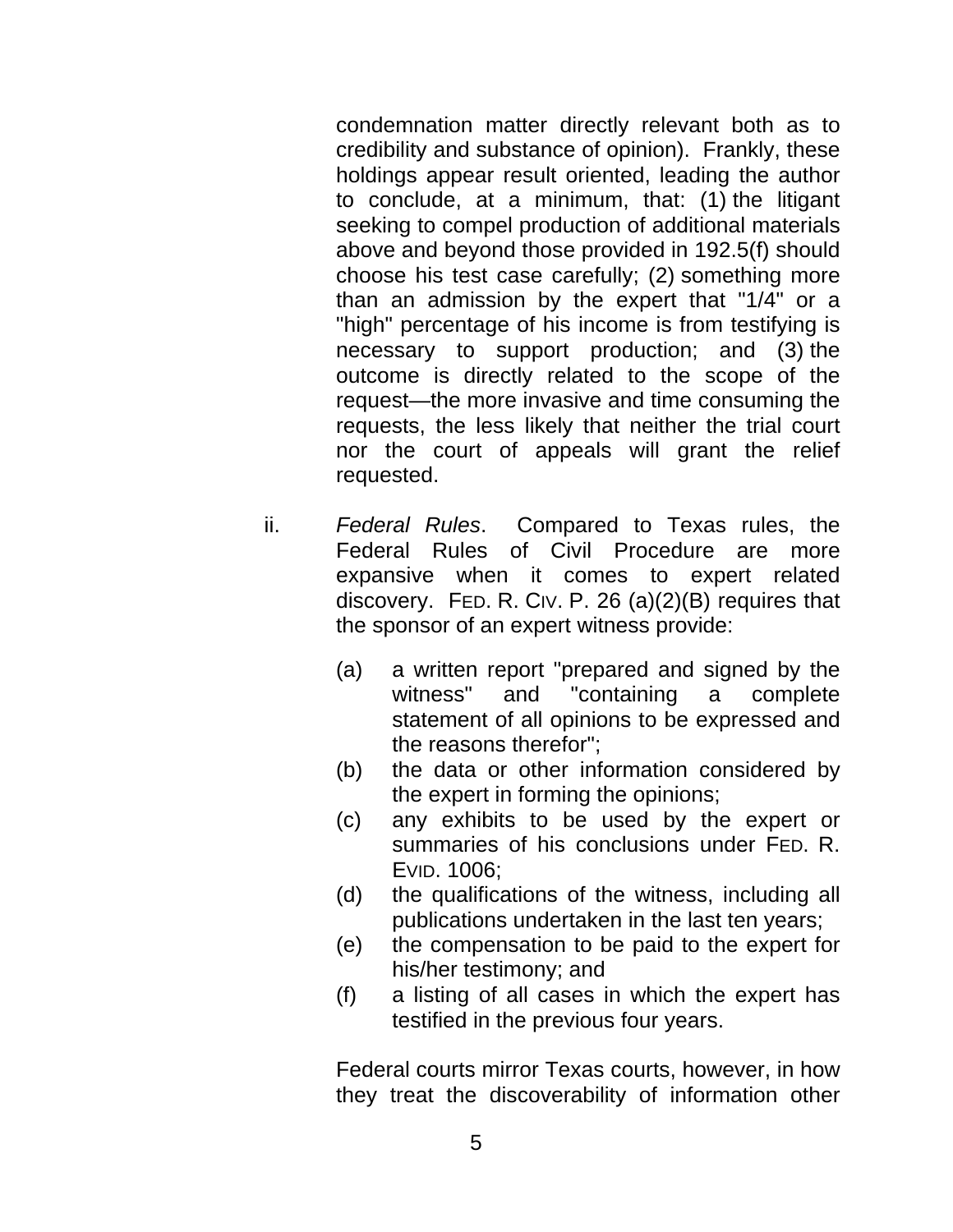than that compelled to be disclosed by an expert under Rule 26(a)(2)(B). Most cases addressing Rule 26(a)(2)(B) are directed to the issue of whether the party sponsoring the expert has made sufficient disclosure of the expert's conclusions, work papers or other disclosure items. *See, e.g., Capobianco v. City of New York,* 422 F.3d 47 (2nd Cir. 2005). The cases addressing whether in a specific case the deposing party is entitled to income tax returns, prior testimony, or to estimates of the percentage of income generated through litigation-based consulting are all over the map. *Compare Rogers v. United States Navy*, 223 F.R.D. 533 (S.D. Ca. 2004) (plaintiff not entitled to prior testimony or to underlying records where expert was ordered to disclose percentage of income from testimony for the prior three years and percentage of "plaintiff" versus "defendant" testimony), and *Cary Oil Co., Inc. v. MG Refining and Mktg. Inc.,* 257 F. Supp. 2d 751, 756 (S.D. N.Y. 2003) (plaintiff not entitled to learn amount of compensation between 1995 opinion by witnesses favoring the plaintiff and 2001 opinion contrary to their position), *and Boselli v. Southeastern Pa. Transp. Co.,* 108 F.R.D. 723, 725- 27 (E.D. Pa. 1985) (court ordering expert to disclose total litigation-based compensation for the previous three years together with percentage of income derived from litigation).

While inquiries into the "percentage of income" an expert earns by testifying are helpful, in the author's experience such inquiries are not the most helpful means of impeaching an expert. Instead, inquiries into the expert's advertising, consistent employment by a single firm over the years, and prior inconsistent testimony are more important. Few cases deal with these issues directly, but there appears to be little reason for Rule 26(a)(2)(B)'s requirement of disclosure of prior testimony other than to permit the opponent to identify cases in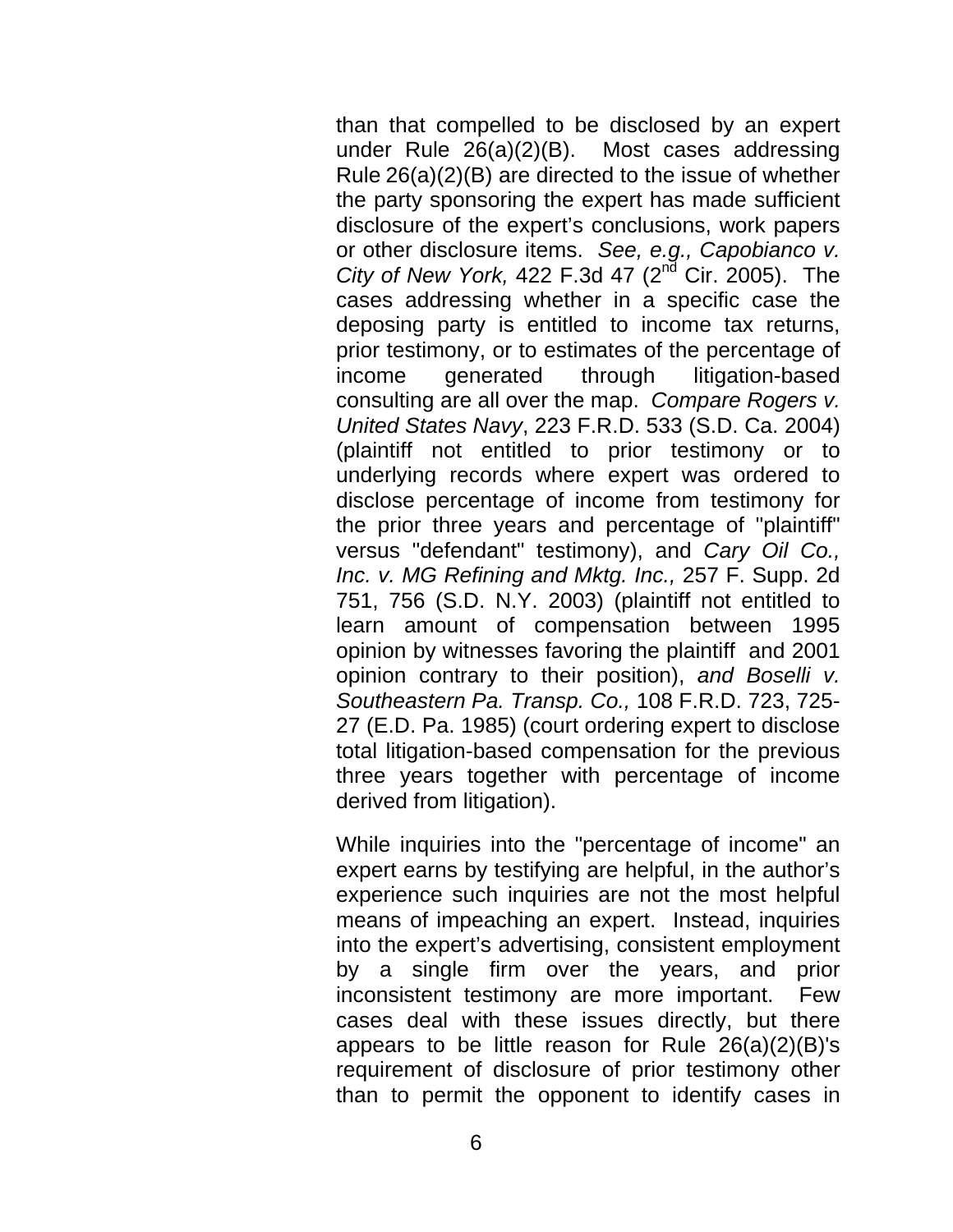which inconsistent testimony has been given and to obtain that testimony.

- (b) Useful information you will miss if you solely rely on disclosures.
	- i. *Disclosures alone are not enough*. If you rely on 194.2(f), you will miss useful information you can use to cross-examine the expert, such as:
		- (a) All preliminary drafts of the expert's reports;
		- (b) All billings from the expert to the law firm or party employing him/her;
		- (c) Public articles, treatises and/or speeches that the expert may have authored in the past;
		- (d) Treatises, articles and/or speeches that are cited by the expert in his/her field as reliable;
		- (e) Previous deposition or trial testimony that may conflict with the testimony being offered by the expert;
		- (f) Advertising information or solicitations by the expert of work from lawyers;
		- (g) Public records relating to the history of the expert when available, such as CRD records for brokers in customer-broker disputes;
		- (h) Documentation of the number of times the expert has worked for the party and/or firm employing him/her in your case.
	- ii. *Subpoena, subpoena, subpoena.* Attachment 1 is a standard form of expert discovery request used in our firm, covering the bases referenced in 3(a)-(g) above, as well as others. You may not receive all of the documents in the subpoena, but if you don't ask, you don't get.
- (c) Timing is everything: Get the documents well in advance of the depositions.

The importance of this step cannot be understated. If you sit down to take the deposition of a true specialist or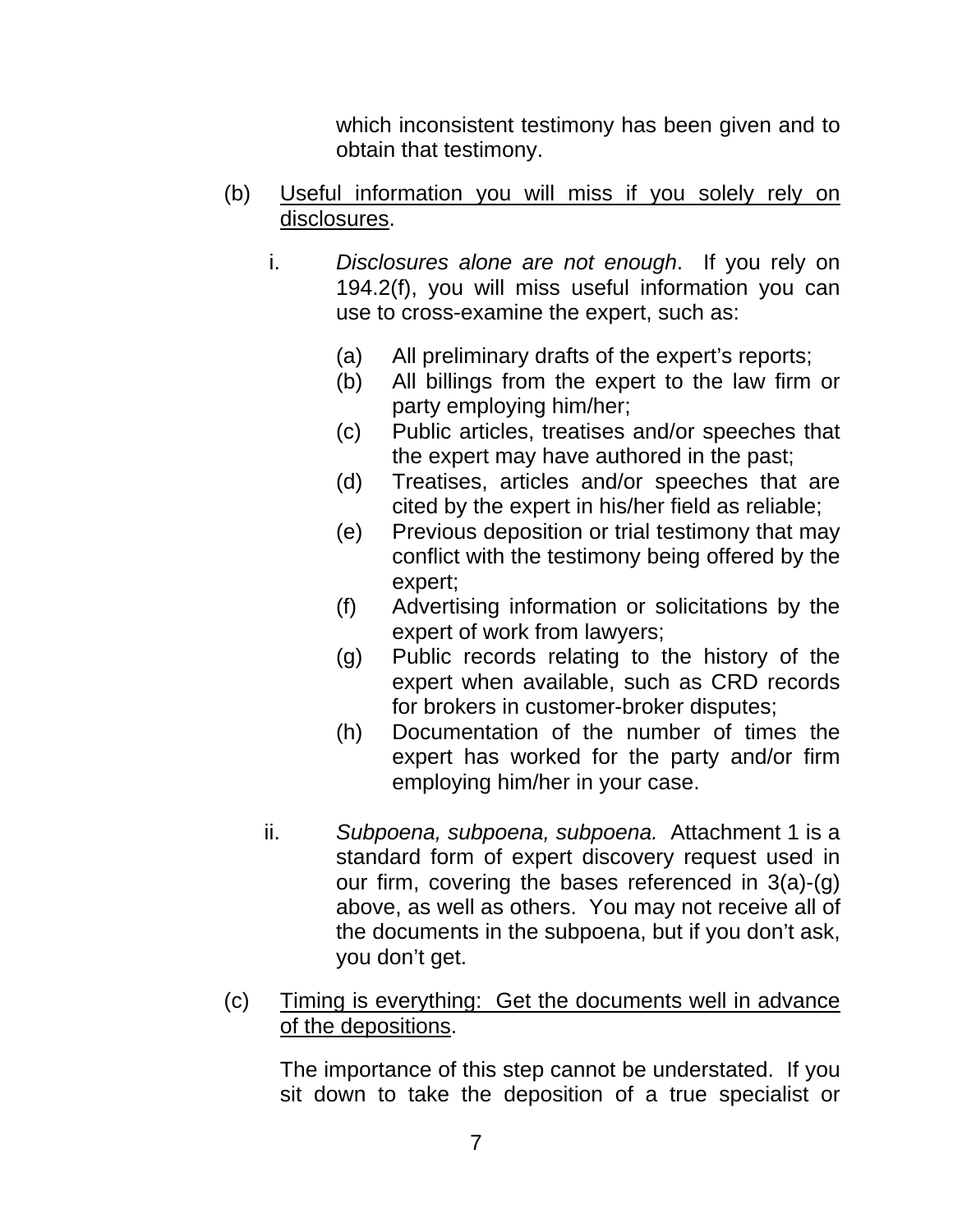professional expert and are presented with two or three boxes of documents that day, you are likely to fail to obtain useful testimony. Attachment 2 is a form of letter agreement we enter into with opposing counsel on most of our cases. It requires the designating party to produce all materials required by the subpoena or request for production (not those identified in 194.2(f)) 72 hours before the deposition is scheduled to commence. If you have scheduled the depositions properly, this will give you the time you need to evaluate the conclusions and formulate your approach. It is also a standard you (and your legal assistants) can live with when you are producing your own experts.

# **b. Step two: Make a preliminary outline identifying your objectives for the expert.**

This step requires, in turn, that a number of preliminary analyses be made.

- 1. What does the expert have to say that hurts your client? This may seem too fundamental even to mention, but we have seen any number of cases where counsel spend an inordinate amount of time on issues having little meaning to the key jury issues in the case, leaving themselves 30 minutes to cover the "gist" of the experts' conclusions.
- 2. Is the expert fundamentally honest? The objectives you will have with a fundamentally honest expert are very different from those you will line up for the intellectually dishonest one. If the expert is honest and you have favorable facts that he or she gives in your client's favor, or new facts to be considered, then your objectives may include turning the witness into your own. If so, you may want to qualify him/her on the record so that he/she cannot be dismissed by your opponent. If not, then your objectives run largely to discrediting the witness and forcing him/her to make unsavory choices.
- 3. Decide whether you have a reasonable shot at disqualifying the expert. If you have the opportunity to do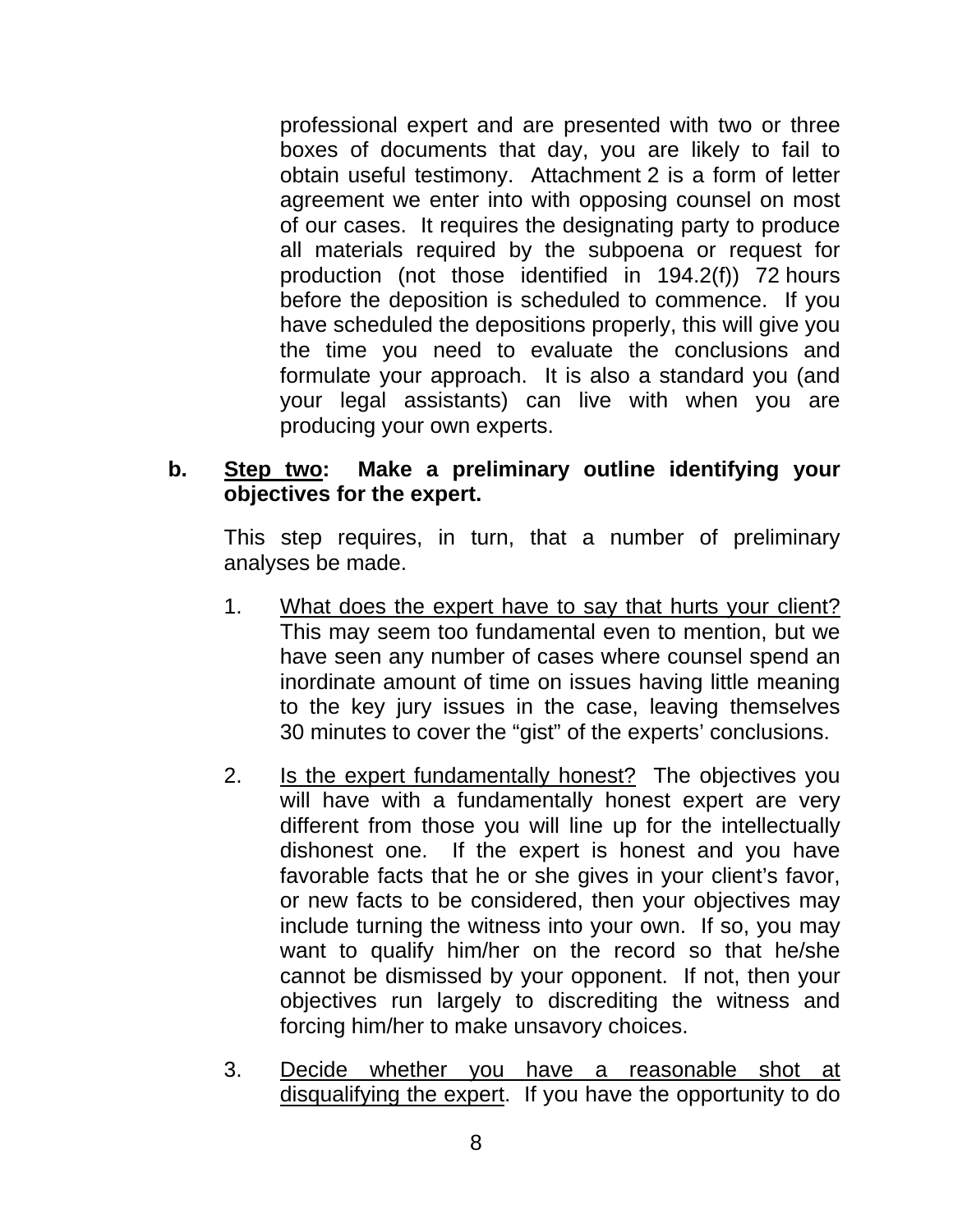so, then by all means go forward. By doing in-depth examination of an expert's background, knowledge and experience, however, recognize that you run the risk that if the remainder of the deposition goes poorly, your opponent will read the deposition or show film of the expert at trial without ever having to call him/her live.

- 4. Can the expert be dismissed? Is there something in the expert's background so vile or offensive that a jury will discount what he or she has to say regardless of the other qualifications the expert may carry or reasoning used? These are, in the author's experience, few and far between, but include:
	- (a) Faked résumés;
	- (b) Criminal involvement;
	- (c) Disbarment or its equivalent from the professional organization of which the expert is a member.
- 5. What inroads can I make on the expert's credibility as a whole? This analysis is very heavily dependent on the identity of your expert and his or her relationship to the case. Here, we are speaking of issues that affect the expert's credibility no matter what his or her reasoning. Below are some common candidates for impugning the witness' credibility across the board:
	- (a) Is the expert a professional testifier? Does he/she solicit work from the legal field? Does he/she advertise in the *Texas Bar Journal*, *Texas Lawyer* or other publications? Our experience has been that with rare exceptions, juries distrust experts who are for hire to discuss any aspect of a broad variety of cases and who make a substantial portion of their income through testifying. A favorite question is whether the frequent expert has ever turned down an assignment because he or she disagreed with the lawyers who wanted to make that assignment to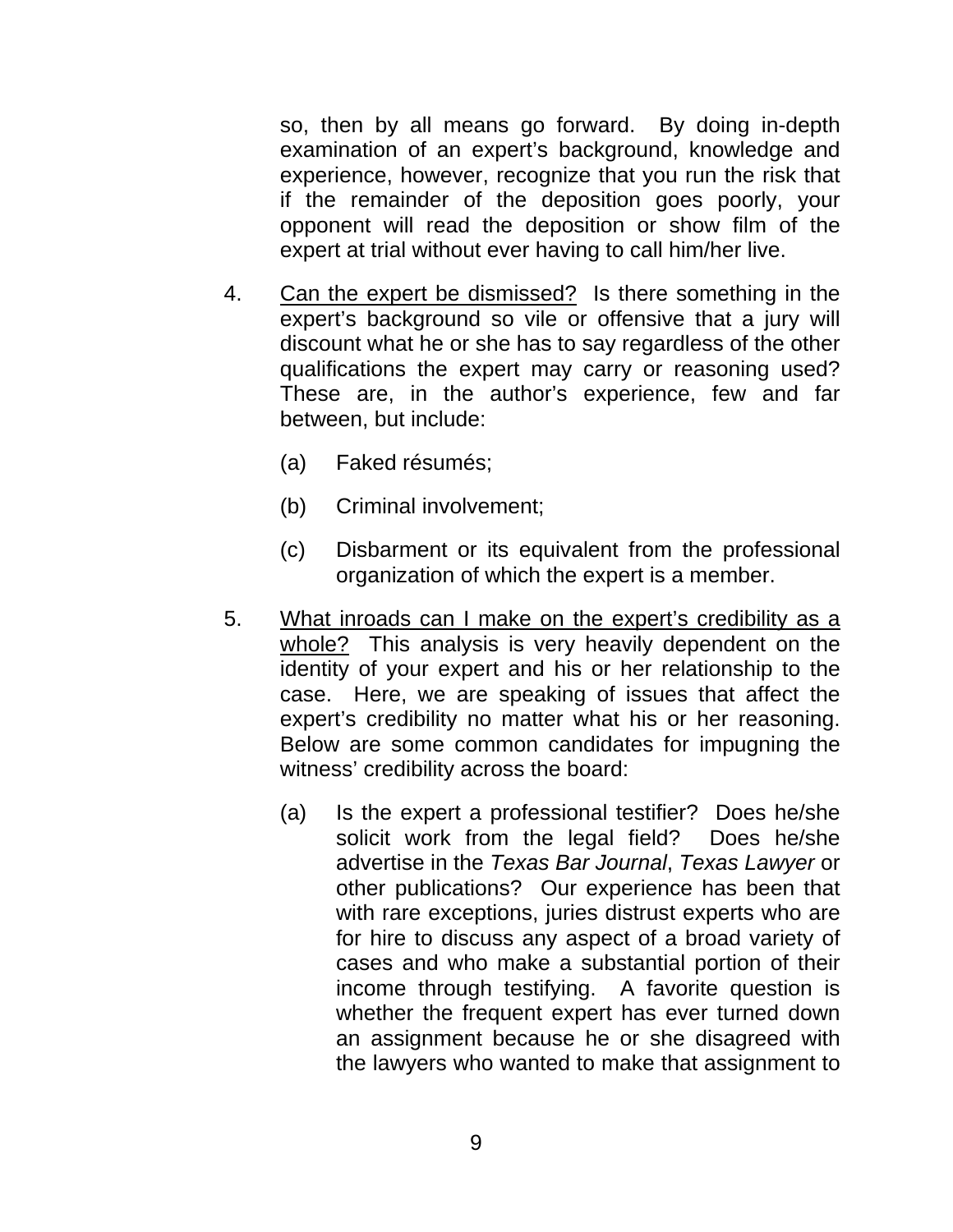him or her. If "yes," then "where," "when," "who" and "how can I contact them?"

- (b) Has the expert become your opponent's lap dog? Does the expert testify repeatedly for your opponent? Has he or she ever *disagreed* with the law firm or turned down an assignment?
- (c) Is the expert beyond his or her field of expertise? This approach requires a painstaking analysis of the witness' background. Résumé puffing is an art form amongst experts, so it is essential that you not take representations on the résumé at face value.
- (d) Is the expert stale? An expert who was a state-ofthe-art avionics expert in 1978 is not likely an expert in the field today. More importantly for you, the jury is likely to see someone out of the field of expertise for many years as having lost his or her edge.
- 6. Has the expert been misled about the case? With astounding frequency, experts are asked to reach conclusions after viewing a hand-picked selection of the facts friendly to your opponent. In most such cases, the expert's report will reflect with reasonable accuracy the facts that have been omitted from consideration. The key to exploiting this situation is your method of questioning.
- 7. Can you learn enough about the expert's field of expertise to take him "*mano a mano*?" I feel comfortable examining a real estate appraiser, reserve engineer or banking expert because their fields of expertise, though focused, are not so far removed from the public domain that I have difficulty grasping the subject. I do not feel comfortable with organic chemists, interpreters of 3D seismic data, software engineers, physicists and their ilk. One fundamental issue you must address in creating your outline is whether you are attempting too much in the limited time and with the limited resources you have. Don't forget the tutorial capacities of your own experts, however, as they can radically shorten the learning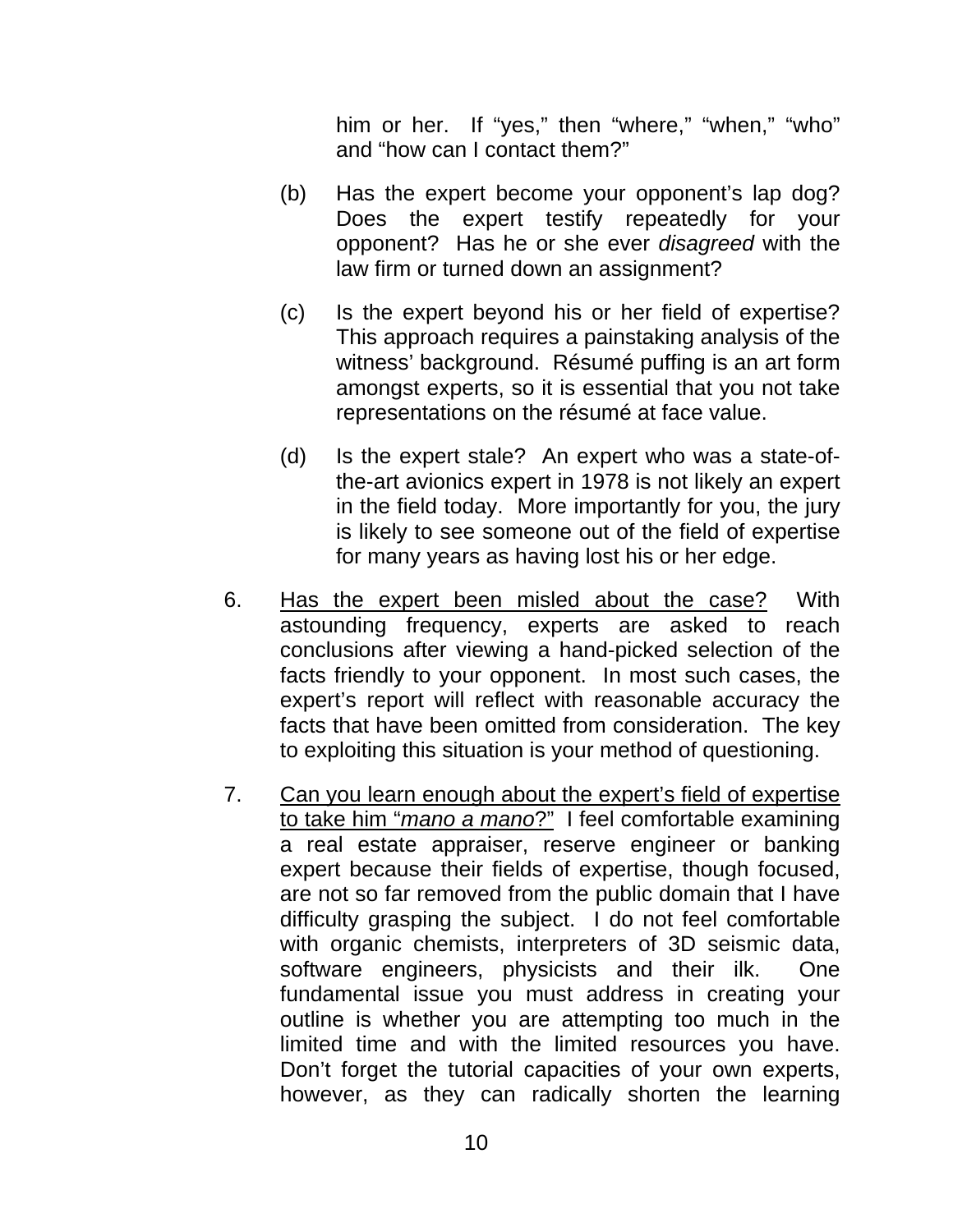process. By the time your opposing experts have been presented, you should be well acquainted with the more technical aspects of your case.

- 8. Has the expert "imported" learned treatises into his or her testimony that materially aid your case?
- 9. Can you make progress with the witness "off topic?" Experts try to set their own limits, and frequently your job is to expand those limits so that they testify in off-topic areas that are helpful to you.
- 10. The final check in formulating your objectives: remember the jury and the expert's limited role in what they have to do. Because the expert's testimony is often very technically oriented and detailed, our temptation is to address the expert at a detailed technical level and to "score points" with respect to the testimony. This is frequently useless because the information so procured is so far from the apex facts or conclusions under discussion that the jury will find it uninteresting or useless. They may become frustrated that you are using their time to make "nitpicking" points with the expert. It is therefore critical to at all times keep the jury and your basic case objectives in mind when formulating your strategy.

#### **c. Step three: Execute your game plan with the fundamentally honest expert.**

If you have successfully done your homework and determined that you are dealing with a specialist who is honest, then follow a simple procedure: (a) get in, (b) get what you can and (c) get out.

1. Take the "easy pickings" first. Honest experts will present you with the opportunity to develop favorable testimony for your clients before any real discussion of factdependent conclusions that the expert has made. It is important to gather this fruit first before the deposition becomes contentious or before you have fully closed the trap established by the expert's own teachings, learned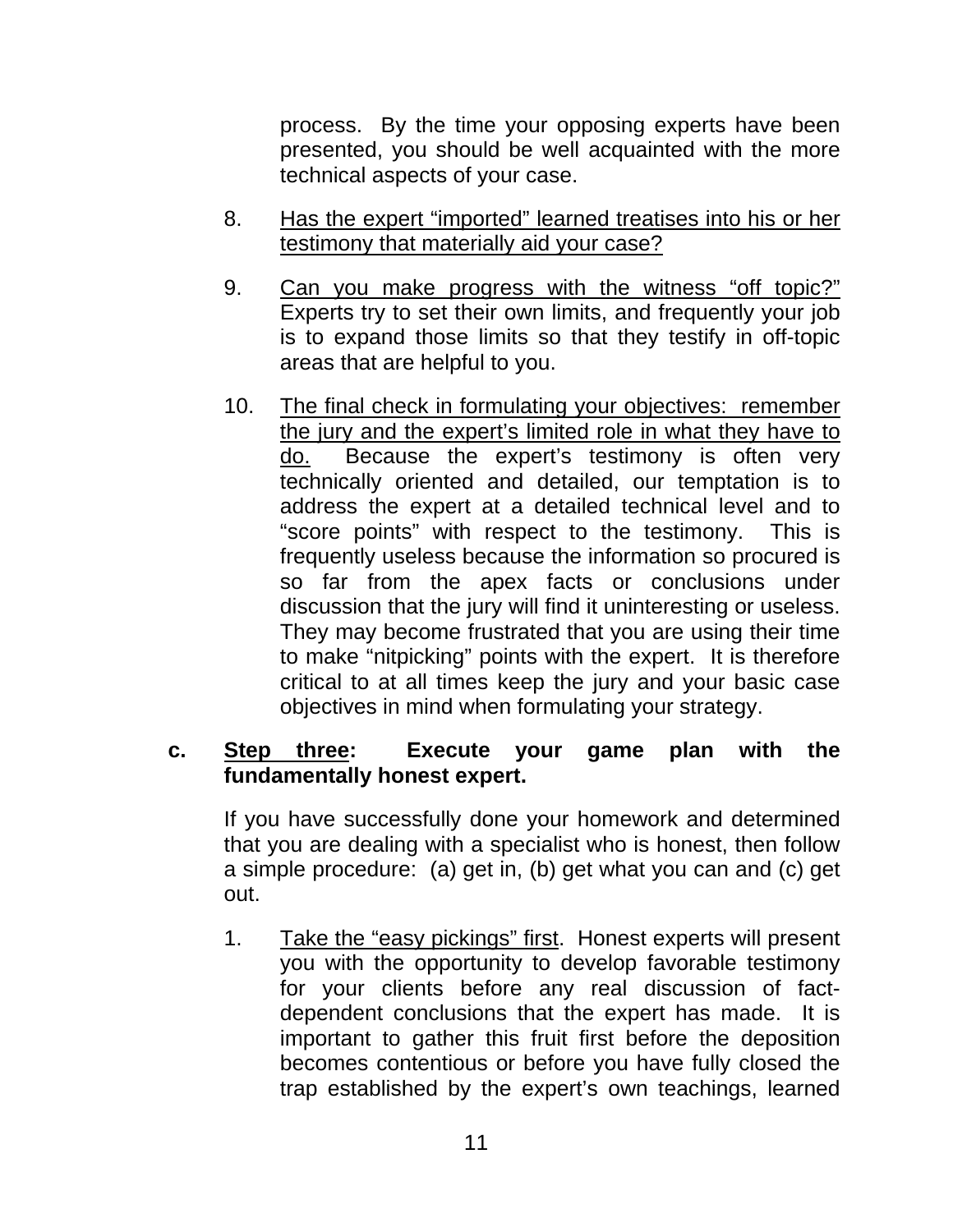treatises or other matters. This testimony usually occurs in connection with fundamental precepts involved in the case. These are the "supporting" conclusions that are used to support "ultimate" conclusions reached by an expert. Often the expert will lay low your opponent's ability to quibble about fundamental precepts so that you can avoid those issues entirely and proceed to the conclusions that are actually in dispute. By way of example, their real estate appraiser may concede that the use of "comparable sales" is the only valid method of establishing value in the case, obliterating your plaintiff's desire to use an "as built" model for the value of property. By conceding that the comparable sales method is the only valid means of determining value in the case, the expert may eradicate a significant portion of your opponents' case.

- 2. Establish what the expert relies upon before proceeding to use it as a blunt instrument. You have already read through the expert's own teachings as well as the materials he or she has gathered for this specific project. It is essential to set aside the authorities produced by the expert and presumably relied upon by him or her before closing this trap. You should:
	- (a) Intersperse the "killer" treatises with neutral or harmless treatises that the witness has also reviewed and relied upon so as not to tip your hand.
	- (b) Ask your questions in an open ended manner: "Why did you research what the United States Department of State had to say about refinery capacity in the former Soviet Union?" "Did you view their work as important?" Did you rely on the U. S. Department of State report to reach your conclusions?" Once you have this concession, you then show the expert all the entries in the report demonstrating that the very refinery project your client proposed was in the USDOS's view practical, economic, well established technologically, indemand and that several were under construction at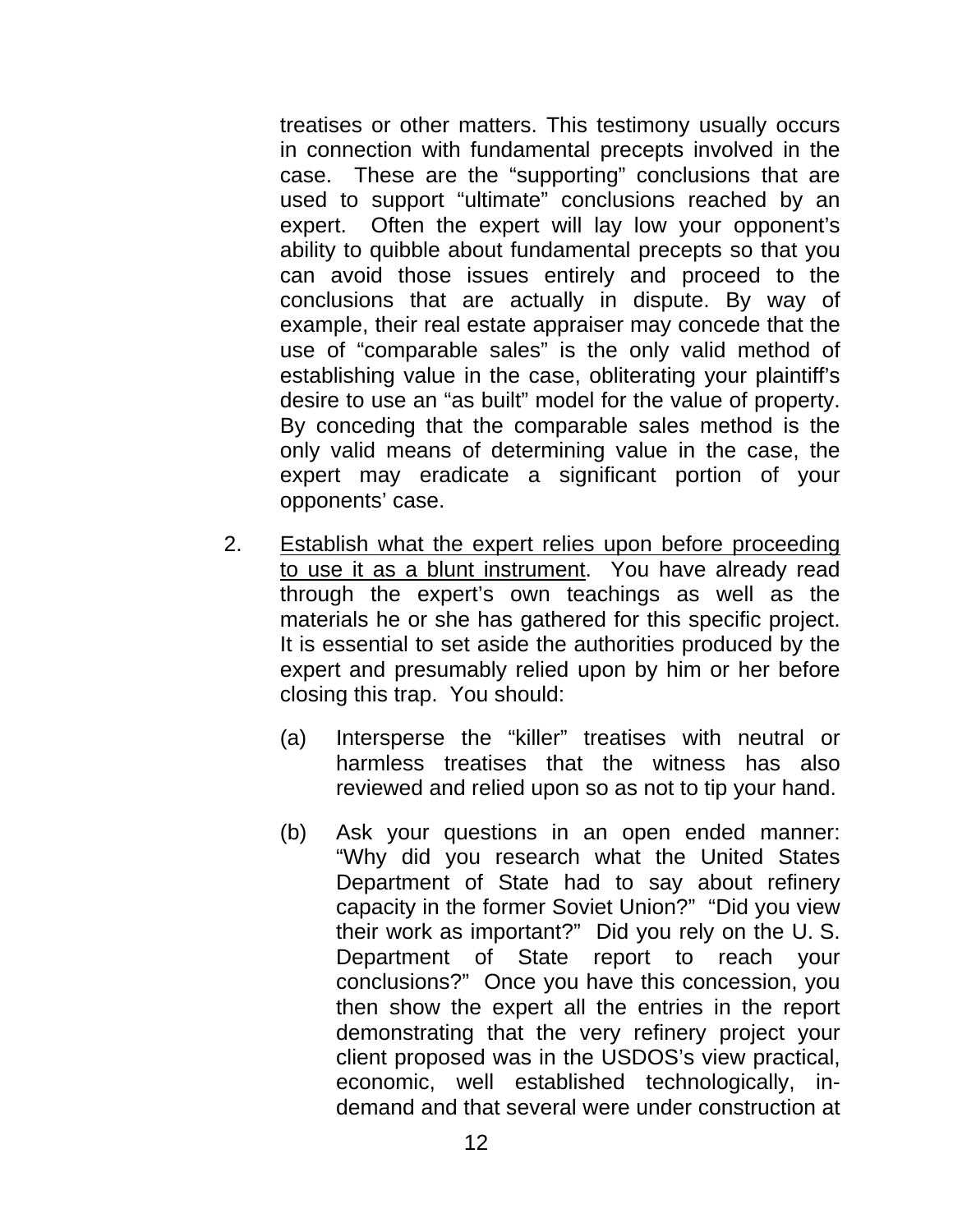the time of the case to undermine his/her conclusion that the venture was new, uncertain and used untested technology.

- (c) Know the author's own work better than he or she does.
- 3. Consider using the "push/pull" technique to obtain concessions from the automatically contrary witness.

If the witness is automatically contrary—that is, he or she takes a position that is automatically the opposite of the direction your questions want to take him or her—then consider using what I call the "push/pull" technique. Using our prior example, instead of asking open-ended questions, ask questions that point the contrary witness in the opposite direction of the one you want her to take: "These State Department publications are notoriously unreliable, aren't they?" or "You can't honestly tell me that you have ever relied upon one of these State Department publications before, have you?" The contrary witness thinks you are challenging his or her decision to use and rely on these materials (probably thinking that you've found damning materials in them), so he/she authenticates the very materials you need to use with "of course they're reliable" or "of course I've used them before; that's why I researched them for this project." This technique requires that you develop a sense of the witness' mode of operation fairly early in the deposition.

#### 4. Use context over and over and over.

Often a specialist expert has accumulated history that tends to defeat the very conclusion he or she is reaching. To get to this information, you must stop taking the expert's testimony at face value and ask about the reality of the expert's life outside of this one assignment. Take, for instance, the physicist/inertial guidance engineer who says that all of the technology involved in your client's guidance instrument was "old hat" by the time it was stolen and thus of no worth. Be prepared to show that the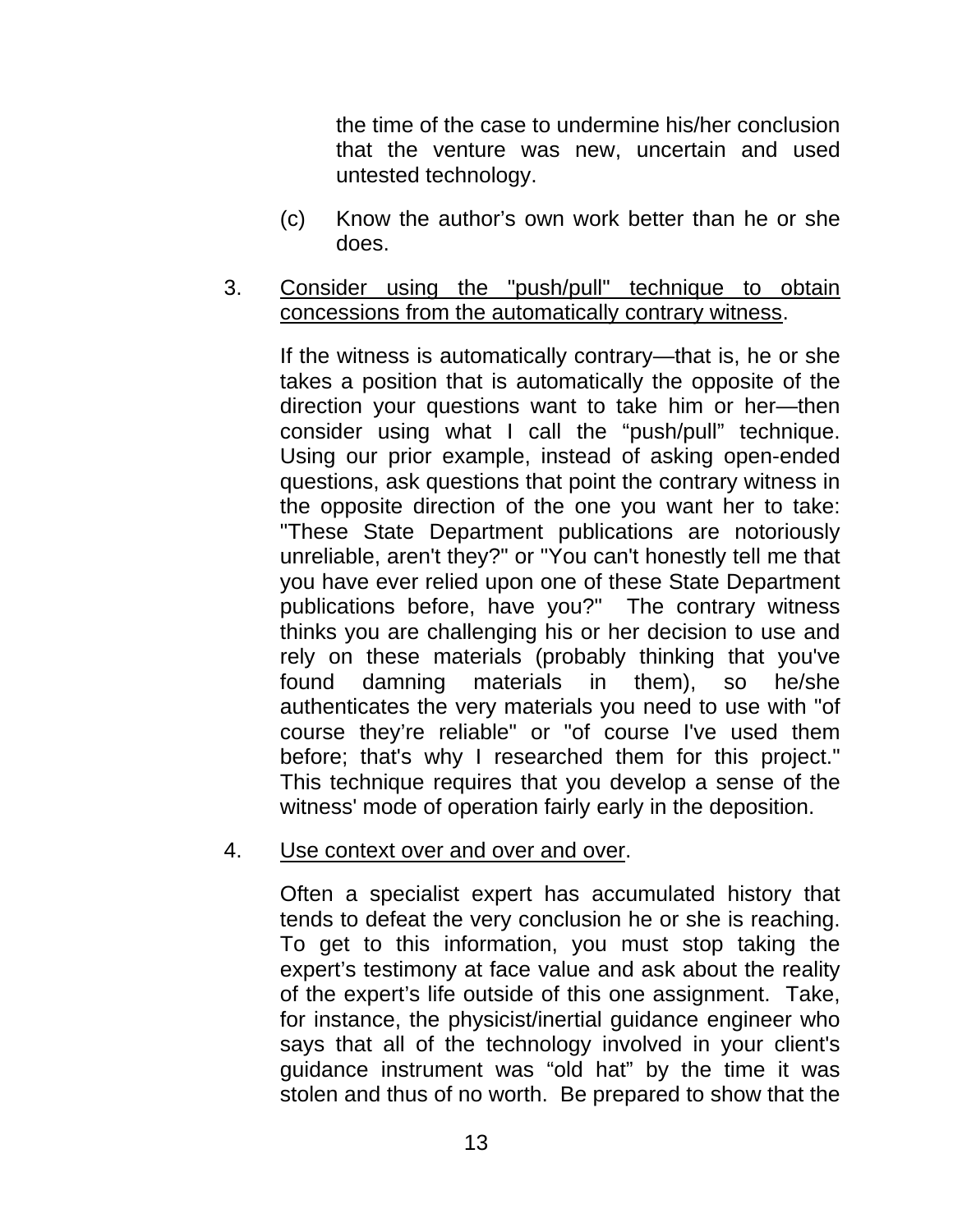witness was tied to a confidentiality agreement from the first day that he stepped into Litton Industries in the 1970s and that each and every project he worked on was considered confidential. Make him answer that the company considered its new tool/instrument development projects to be highly confidential. Have him admit that his employer believed that if its confidential information got out, it would endanger or ruin the project. Have him expand on the fact that the company he worked for considers guidance systems it developed in the late 1970s to be proprietary, or to have proprietary aspects, even today. Finally, ask him whether he would go on the street even today and try to sell to others any of the technologies that he worked with under a confidentiality agreement in the 1970s or 1980s. Force him to admit that it would be wrong, that it would be like stealing for him to do so. Juries understand that an expert who is testifying to something that is radically different from the practice he or she has employed his or her entire life cannot be relied upon. Better yet, they will take the reality of the expert's background as the truth and his or her particular conclusions for your opponent as false.

#### 5. Turn the honest specialist to your advantage.

The honest specialist who has been shown only that fraction of the documents or testimony in a case that are helpful to your opponent is a target of opportunity. The key to using this expert against his or her proponent is to establish the foundations of the expert's decisions. If, for instance, an expert in the securities field bases his testimony that the investments sold by a brokerage were all suitable upon the assumption that the investors were 20-something computer geeks with long earning histories ahead of them, he will likely have a very different opinion about a 65-year-old retiree with limited investment experience. The key to turning such a witness to your favor is to have the witness identify the *factors* that he or she is relying upon to reach conclusions favorable to the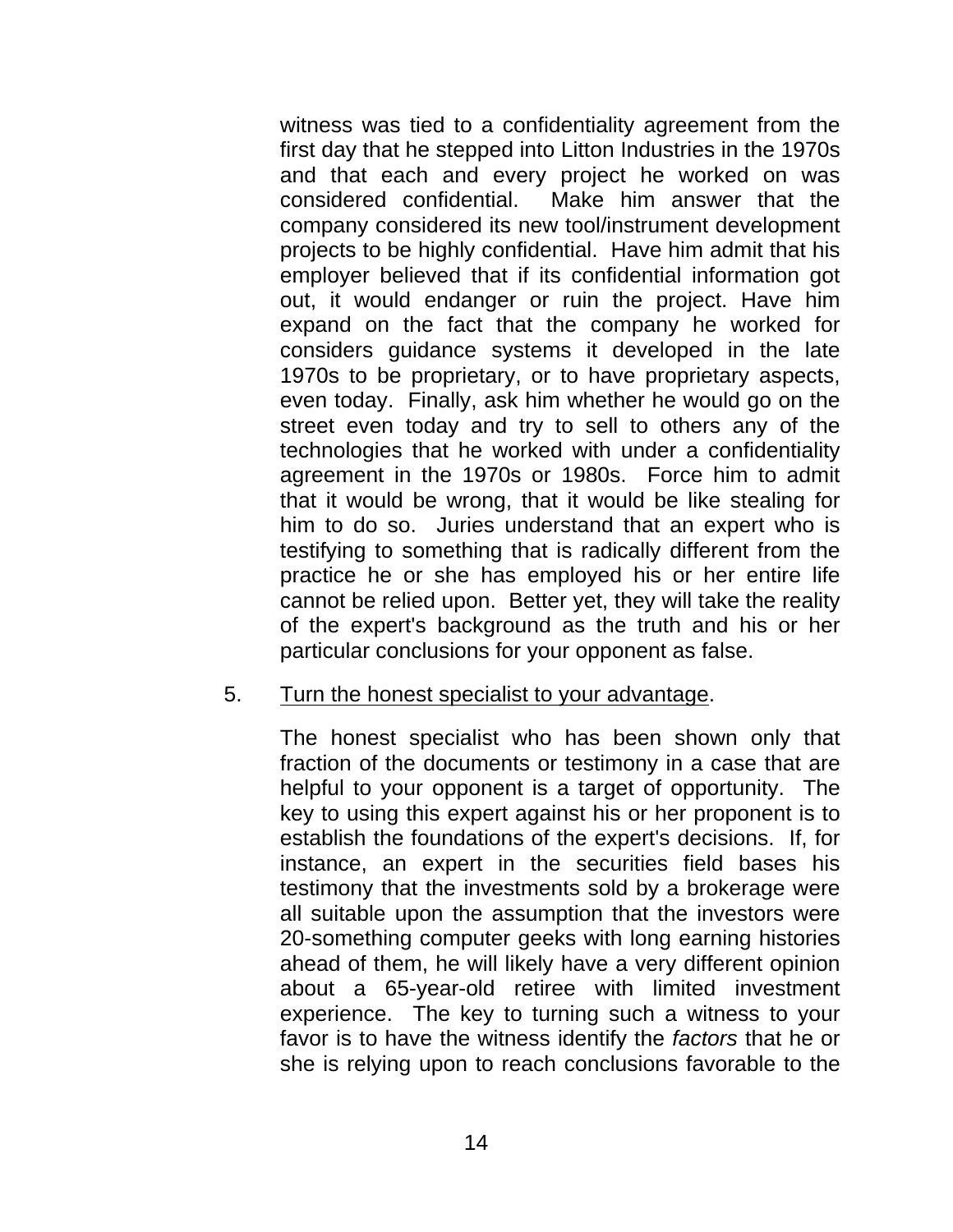opposition before introducing evidence to the expert undermining those assumptions.

The easiest way to force either the honest specialist or general-purpose expert/warrior to either conclude with you or waste his or her credibility is the *honest* hypothetical question. This is perhaps the hardest single question to ask of an experienced expert or witness because it is so easy for that witness to pick apart the hypothetical rather than to reach the logical conclusion that the hypothetical calls upon the expert to concede. The key to using the honest hypothetical is to use the witness' own words where possible, exactly, without paraphrasing them. Only then can you work off the "established" or "agreed" facts, vary the key inputs and force the expert to either agree with you or lose his or her credibility.

#### 6. Take the honest specialist off topic.

With astounding frequency, specialist experts have enough expertise in a number of fields to be dangerous to their proponents and yet are not well prepared to address even obvious questions in these areas. For instance, an opposing brokerage's expert witness who testifies that a series of high-tech stock picks were appropriate for inexperienced investors may be forced to concede basic principles that are at the core of your case. "Should investors be entitled to rely upon the fact that the broker will act on their behalf in making recommendations?" (The broker was receiving payment from the stock offeror to make the recommendation.) "Should brokers take kickbacks from stock issuers to recommend their stocks?" "If a broker first calls a customer, discusses the market, discusses how the market is operating, discusses what options the broker thinks are underpriced and the customer then elects to buy a call, the transaction is solicited isn't it? This is basic isn't it? Any broker should know that this was a solicited transaction? Brokers are required to keep honest records of their transactions, aren't they? If they don't, it is a violation of NASD rules of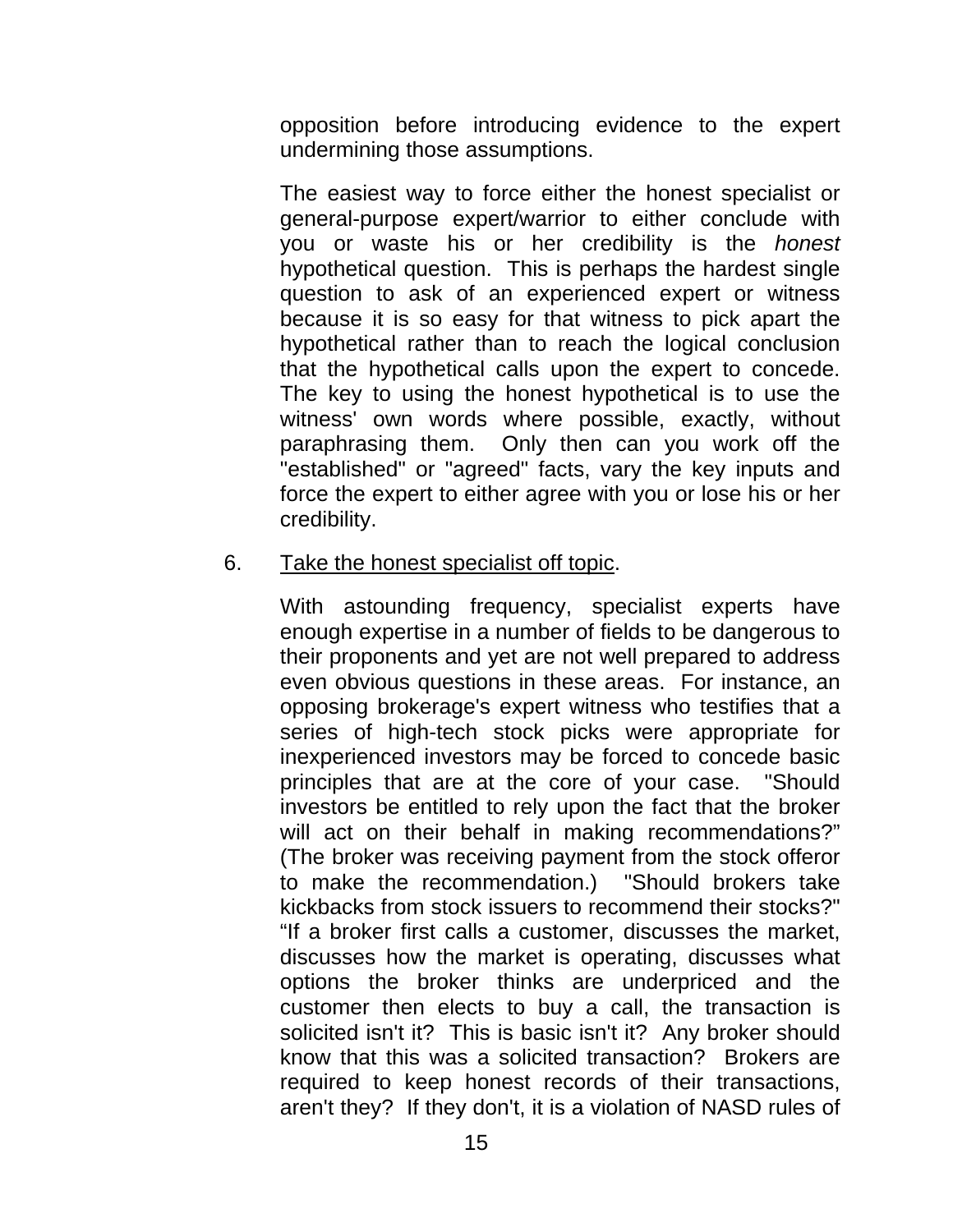fair practice, isn't it?" You get the idea. The penultimate conclusion that the expert reaches (that the investments were appropriate for these investors) may be more than outweighed by the experts' testimony favoring your client's position.

If you are taking the honest expert off topic, do it early. The longer you cross, the more the expert will understand the relationship between your questions and ultimate outcome. Typically, honest experts confronted with this problem and who come to an understanding of the damage they are doing to the party who hired them will simply clam up.

## **d. Step four: Execute your game plan with the hired-gun generalist.**

To a degree, the dichotomy we've set up between the "honest specialist" and the "hired-gun generalist" is a false one. You will, of course, encounter specialists who, despite their training, expertise and obvious qualifications, are completely dishonest, or generalists who nonetheless approach their assignments with honesty and a strong sense of internal governance over the positions they are asked to take. Thus, some of the commentary supplied above will apply to the generalist, as does some of the commentary supplied here.

- 1. Executing the decision to qualify, ignore qualifications or attempt to disqualify. The generalist is at particular risk of disqualification under *Daubert*. The risk increases as the distance between the subject matter of the expertise required and the expertise possessed grows. Here are some rules of thumb to determine which of three available lines of attack you should take.
	- (a) *When to qualify the expert*. Qualify the expert if you are certain that he or she has given you testimony that is at least as helpful as hurtful. Qualify if the expert gives testimony that supports a key and otherwise unsupported position. Consider using qualification to signal your opposition that you like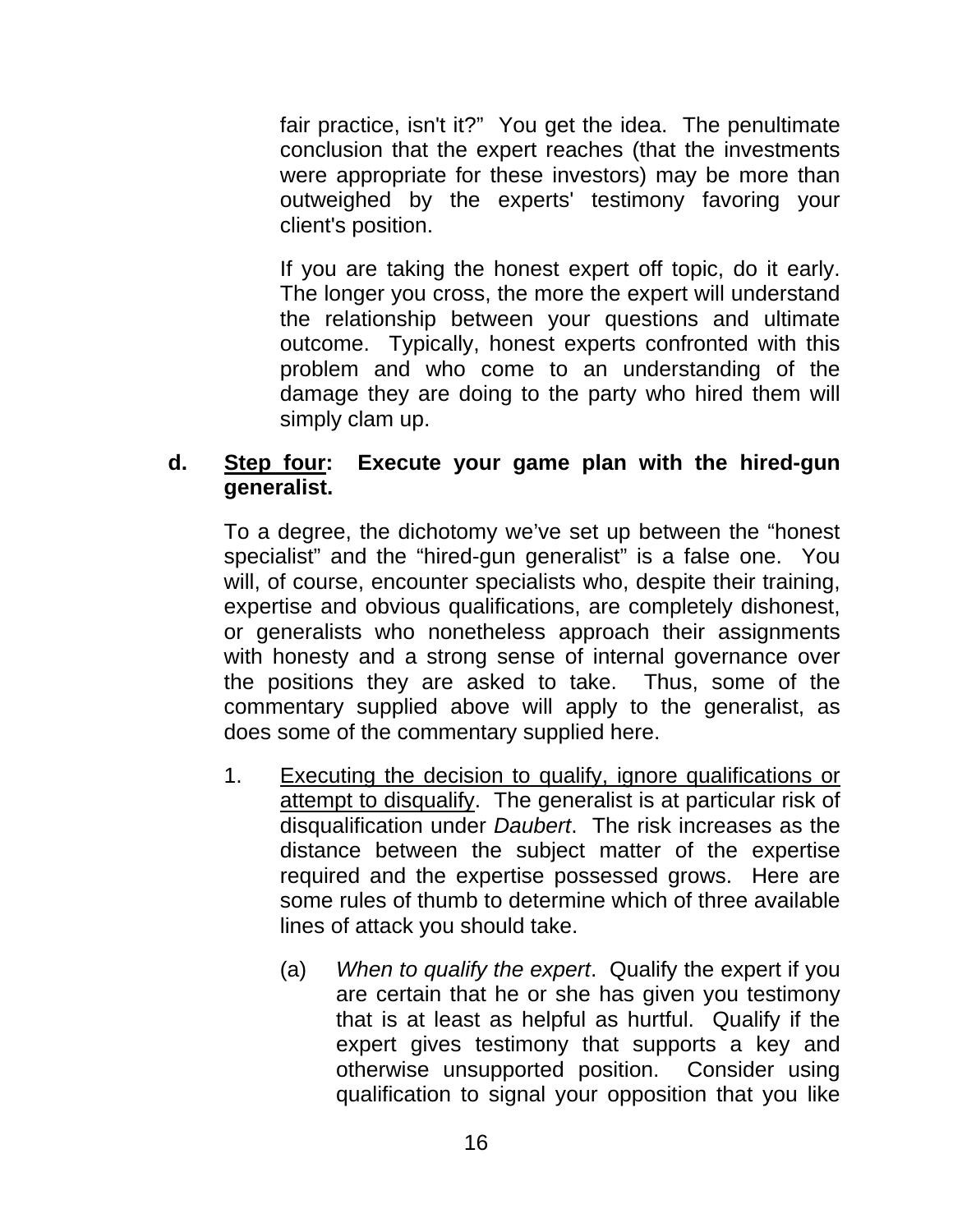what the expert is saying and want to use him or her; we've encountered numerous experts who simply never appear because of the post-deposition baggage they carry. If you qualify the expert, always punctuate the most helpful testimony with "and you have reached X conclusion after being retained by [the opponent], correct?" The fact that your opponent sponsors a witness who undercuts it is much more powerful than your doing so.

- (b) *When to ignore or say nothing about qualifications*. Ignore the subject of qualifications if you want to force the expert to be called to trial. If your opposition does not then qualify the expert in the deposition on redirect, the testimony cannot be admitted except through the witness' physical presence at trial.
- (c) *When to attempt to disqualify the expert*. Attempt to disqualify the expert (1) if you have a strong probability of excluding his or her testimony under *Daubert* or (2) if, in the process of doing so, you make serious inroads into the expert's credibility that are independently worth proving to the jury. The author's personal experience is that trial courts are far more apt to exclude experts in the field of hard science or engineering rather than in the "social" science fields such as economics, accounting, real estate appraisal and so on.
- 2. Focus on direct attacks on credibility. Experts are retained solely for their qualifications, credibility and conclusions. The attorney who retains the generalist solely because he or she provides the third item in the preceding sentence runs a risk of making a worthless investment, or worse of having his or her client smeared with the dishonesty or unprincipled testimony of his or her expert. This being said, there are definitely right and wrong ways to go about discrediting a witness who deserves it. Doing it the wrong way wastes your goodwill with the jury and risks making you look like the bad guy;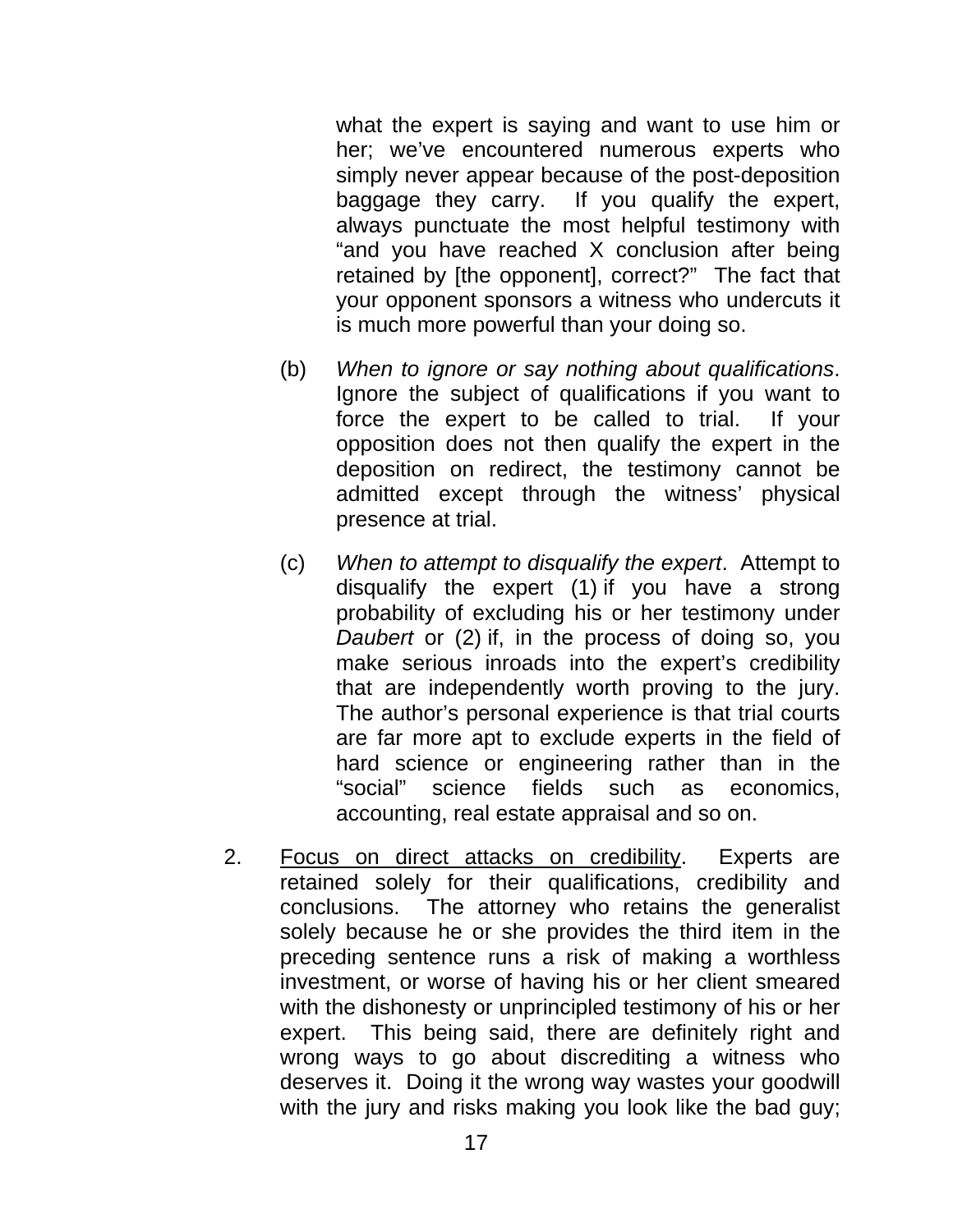worse yet, it risks enhancing the credibility of the opponent's expert. Here are several rules of thumb along with examples of their implementation. One common theme throughout is creating the ability at trial to lay the witness bare through a series of small, step-by-step questions to which you already know the answer.

It uses the example of an "all purpose" expert who has just testified that your plaintiff's damage model is all wrong because even though the defendant consistently botched repairs and refused to perform them, there really isn't much demand for your plaintiffs' survey tool in the oil and gas exploration service industry. The expert is 52 years old, has four years of experience as a petroleum landman, an additional three years as a "company man" on offshore rigs and then went to law school before becoming a testifying consultant. He has been a consultant for the last 10 years, serving primarily attorneys.

- (a) *The "bought and paid for" approach*. Many attorneys use only the "you're being paid \$300 per hour for your testimony?" question to undermine the opposing expert's objectivity. This, I believe, is a mistake. Most juries don't expect the expert to offer his or her services for free. While they may not be familiar with accountants who charge \$350 an hour, they are familiar with automobile mechanics who charge \$70 an hour. You therefore need to advance the ball well beyond "so you're getting paid." Here are additional questions and the sort of answers you may receive from the expert. The answers listed here are ultimate answers; you will have to expect to push and parry with the expert to get them.
	- *(1)* Where do you advertise? [The *Texas Bar Journal*, *Texas Lawyer* and *American Lawyer.*]
	- *(2)* How much do you spend on advertising each year? [\$5,000.]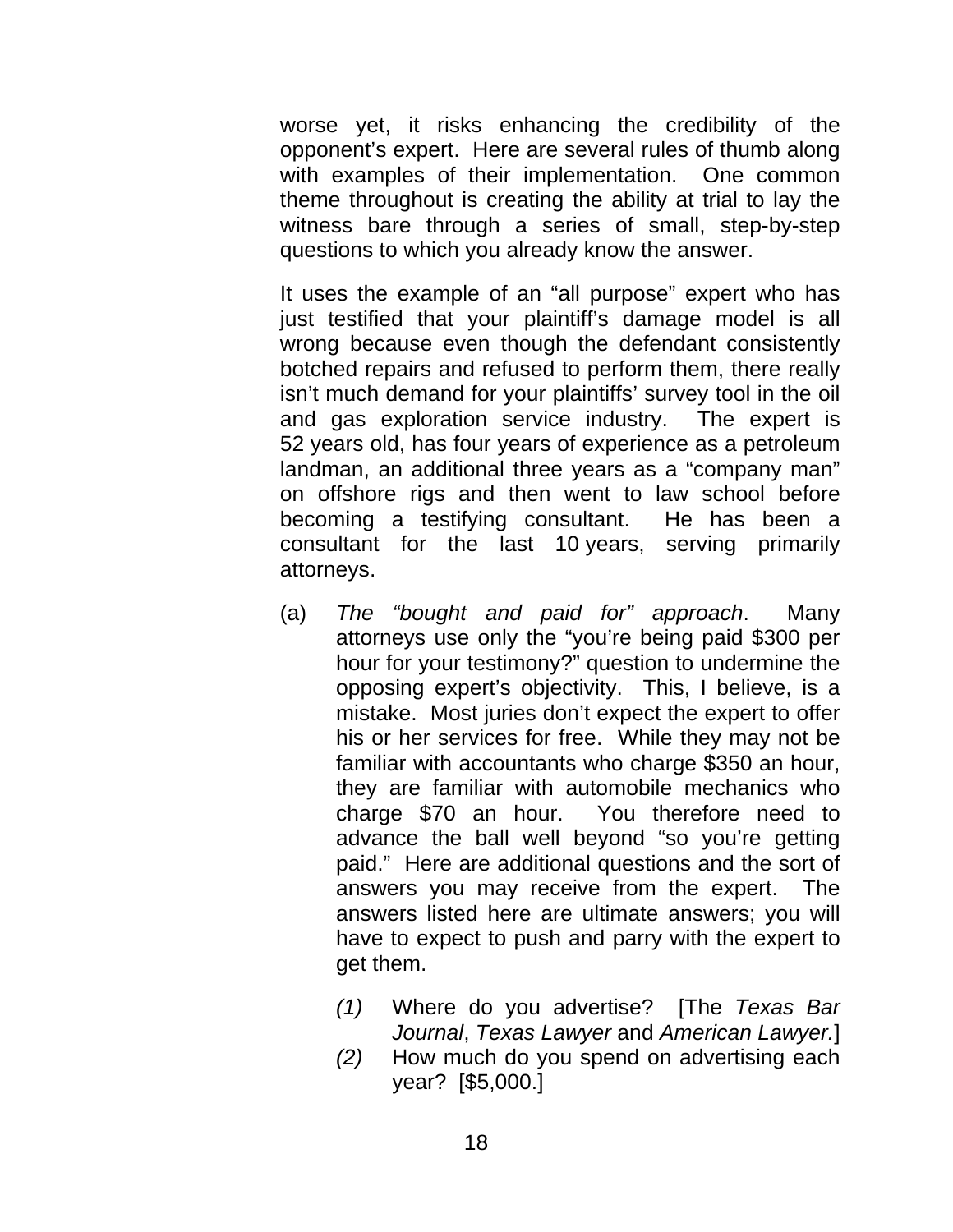- *(3)* Do you advertise in any trade publications that actually serve the oil and gas industry? [No.]
- *(4)* Are you looking for either employment or consulting from oil and gas companies? [No.]
- *(5)* So you only advertise to attorneys? [Yes.]
- *(6)* Do you also have entertainment expenses for attorneys, such as meals, gifts or travel? [Yes.]
- *(7)* How much are they annually? (We had one witness admit spending \$25,000 per year and another over \$50,000 per year.)
- *(8)* Your résumé indicates you have testified in 78 cases over the previous five years. Have you ever turned down a case because you disagreed with what the attorneys were asking you to say? [Yes, I am sure I have.]
- *(9)* When? Who? What did they ask you to say that you disagreed with? [I don't remember.]
- *(10)* Would it be fair to say, then, that although you believe you have, you cannot identify a single instance in which you have disagreed with the attorney attempting to hire you? [I am sure I have.] Objection, non-responsive. [No.]
- *(11)* You have testified for attorneys on how to install a Kelly bushing on a well, haven't you?
- *(12)* You have testified for attorneys as an expert on how truckers are supposed to deliver drill pipe to the site, haven't you? *Followed by:* You've never been a trucker, have you?
- *(13)* You have testified for attorneys on OSHA requirements for tool pushers, haven't you? *Followed by:* You've never been a tool pusher, have you?
- *(14)* You have testified about the value of seismic data from an oil and gas data room, haven't you? *Followed by:* You have never been entrusted by an oil and gas company to interpret geophysical data in your life, have you?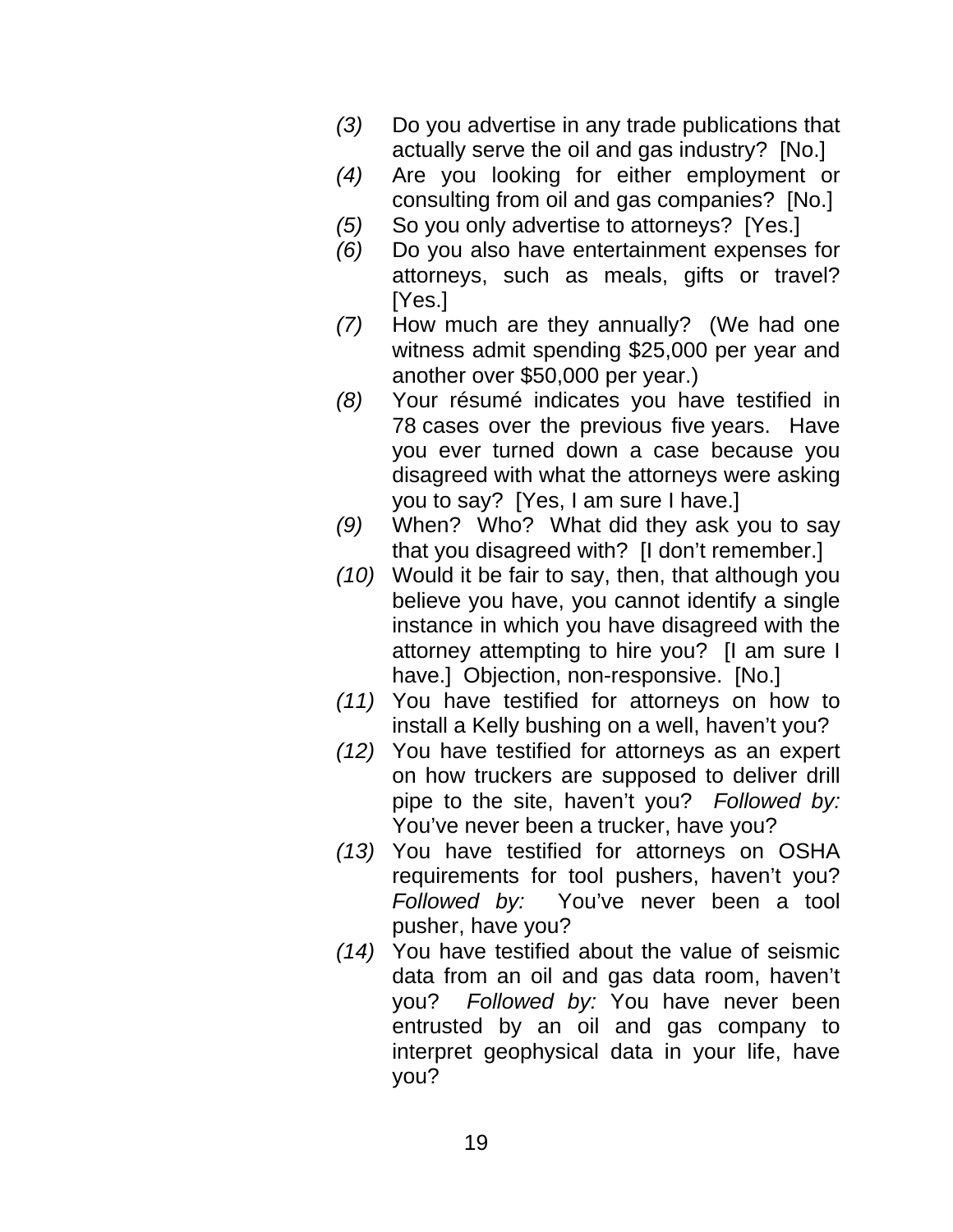- *(15)* So if I understand your answers, you advertise solely to lawyers, spending about \$5,000 per year plus dinners and entertainment?
- *(16)* You cannot identify for the jury a case you've turned down since beginning your advertising and working for attorneys, can you?
- *(17)* But you have testified as a trucker, a toolpusher and a geophysicist without ever having been a trucker, geophysicist or toolpusher, haven't you?

The key components of these questions, as distinguished from the more typical "you are being paid to testify in these cases," are (1) forcing a strong and continuing association between the witness and attorneys as a "gun for hire" regardless of the testimony needed; (2) establishing that in the real world, no one trusts this guy to do anything that matters; and (3) this is a witness who is willing to claim expertise on any subject. With respect to this third main theme, you must use caution to pick your spots; investigate only the most extreme extensions of the claimed expertise where the expert has the least background. Use the ones where the testimony is most logically disconnected (trucking, Kelly bushings, economic demand for wellbore survey systems). Finally, summarize, summarize summarize. Most of your jurors are thinking about what television programs they're going to watch that evening—they need a good map and a sense of impact of your questions to dismiss the expert's conclusion.

(b) *Establishing a lack of education or background*. The key in undermining educational or practical experience is to be graphic, specific and to internally summarize. You can expect the expert to "back up" when questioned in this and any other area in which his or her background is under attack, so expect to take detours and return to your path.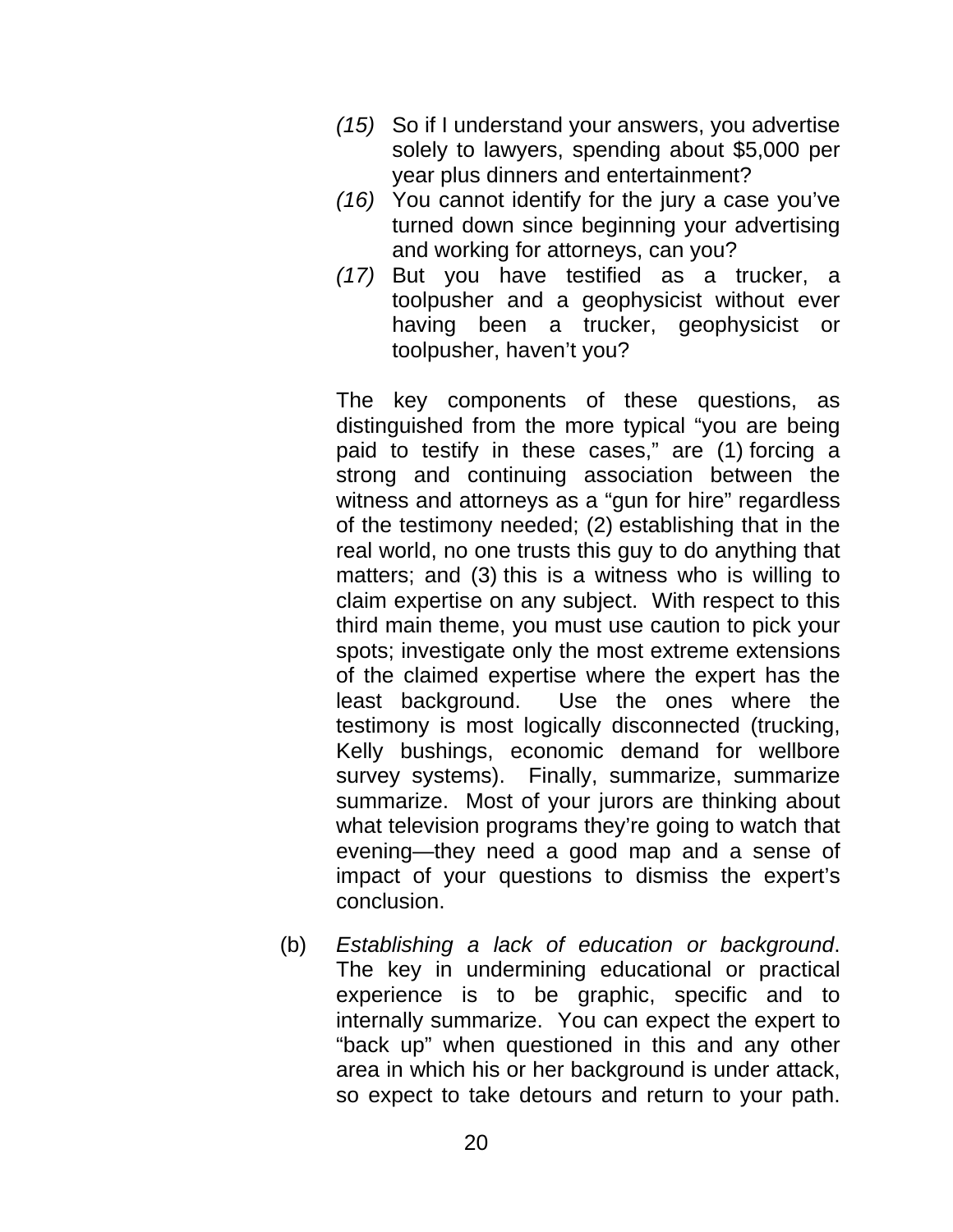Experts frequently have "stock" replies to the common questions that they receive concerning their qualifications, so it is your job to stay off their comfortable ground and get onto yours. Here is an example applied to our sad-sack hypothetical expert:

- *(1)* The last time you were an employee for an oil and gas company was twelve years ago, correct? [Well, I have done quite a bit of consulting in the field since that time, so I would say no.]
- *(2)* Objection, non-responsive. My question was relating to a regular job. The last time you held a regular job for an oil and gas exploration and production company was 1993, is that correct? [Yes.]
- *(3)* You were what was referred to as a "company man," correct? [Yes.]
- *(4)* As a company man, you would go onto a rig and make sure operations were conducted as the owner of the oil and gas property being drilled wanted them to be, correct? [Yes.]
- *(5)* Purchasing decisions, such as what drill pipe or what kind of directional survey instruments to use, would have been handled before you ever got on the rig, right? [Yes.]
- *(6)* And decisions about what survey instrument to use would have been handled by someone else, wouldn't they? [Yes.]
- *(7)* Have you ever run a wellbore survey using a gyroscopic surveyor? [No.]
- *(8)* Have you ever seen the insides of a survey instrument? [No.]
- *(9)* Have you ever attempted to repair a survey instrument? [No.]
- *(10)* You wouldn't know how to, would you? [No.]
- *(11)* Has any oil and gas company ever hired you to decide what kind of surveys should be run on its wells? [No.] *(Once you establish he is*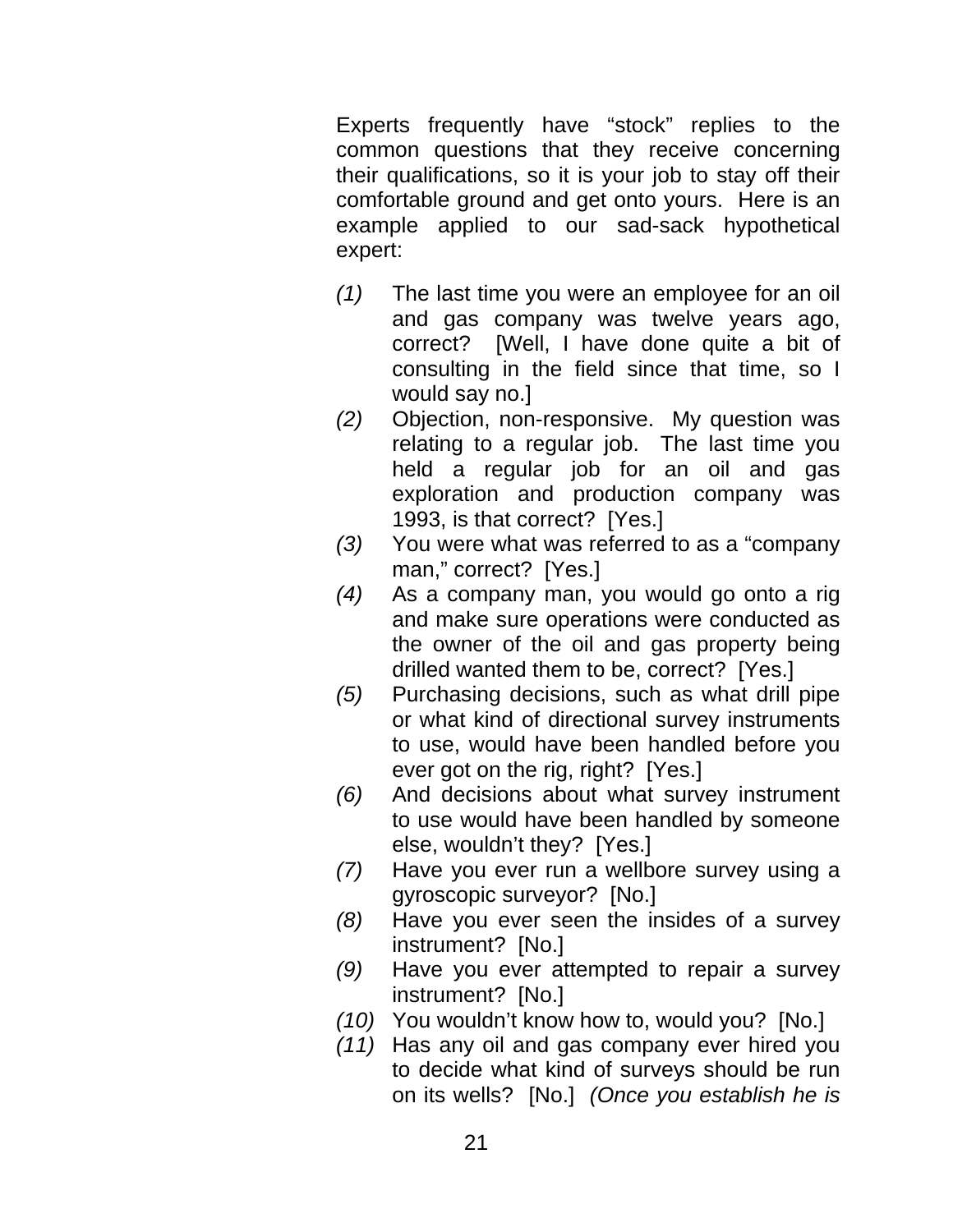*not in any aspect of bidding or procurement, then…)*

- *(12) (Repeat the previous question until you have worn out your welcome.)* Has any oil and gas company ever relied on your advice to decide what kind of (1) drilling mud, (2) drill pipe, (3) mud motor, (4) drill bits, (5) drilling rigs, (6) etc. to use on a well?
- *(13)* Has any oil and gas company ever entrusted you with the task of actually figuring out the market for survey instruments and how they ought to be purchasing in it? [But I have overseen the use of gyroscopic and magnetic survey instruments on over 50 rigs.] Objection, non-responsive. *Then…*
- *(14)* Lets talk about that. You aren't contradicting your own testimony that you've never run a survey, correct?
- *(15)* You took survey results as the company man and helped decide things such as how much further and in what direction to drill, right?
- *(16)* You weren't literally looking over the surveyor's shoulder and telling him what to do, were you?
- *(17)* Instead, you were using results he produced?
- *(18)* You oversaw the surveyor the same way that you "oversaw" toolpushers, mud men and others on the rig, nothing more?

Again, the key is to figure out first precisely what the expert has done and to limit the expert's amplification of that role so that you can show just how distant his testimony is from his actual area of expertise.

# 3. Crippling the dishonest generalist by using his own testimony.

Generalists who testify frequently and without principled approaches to the assignments they are given will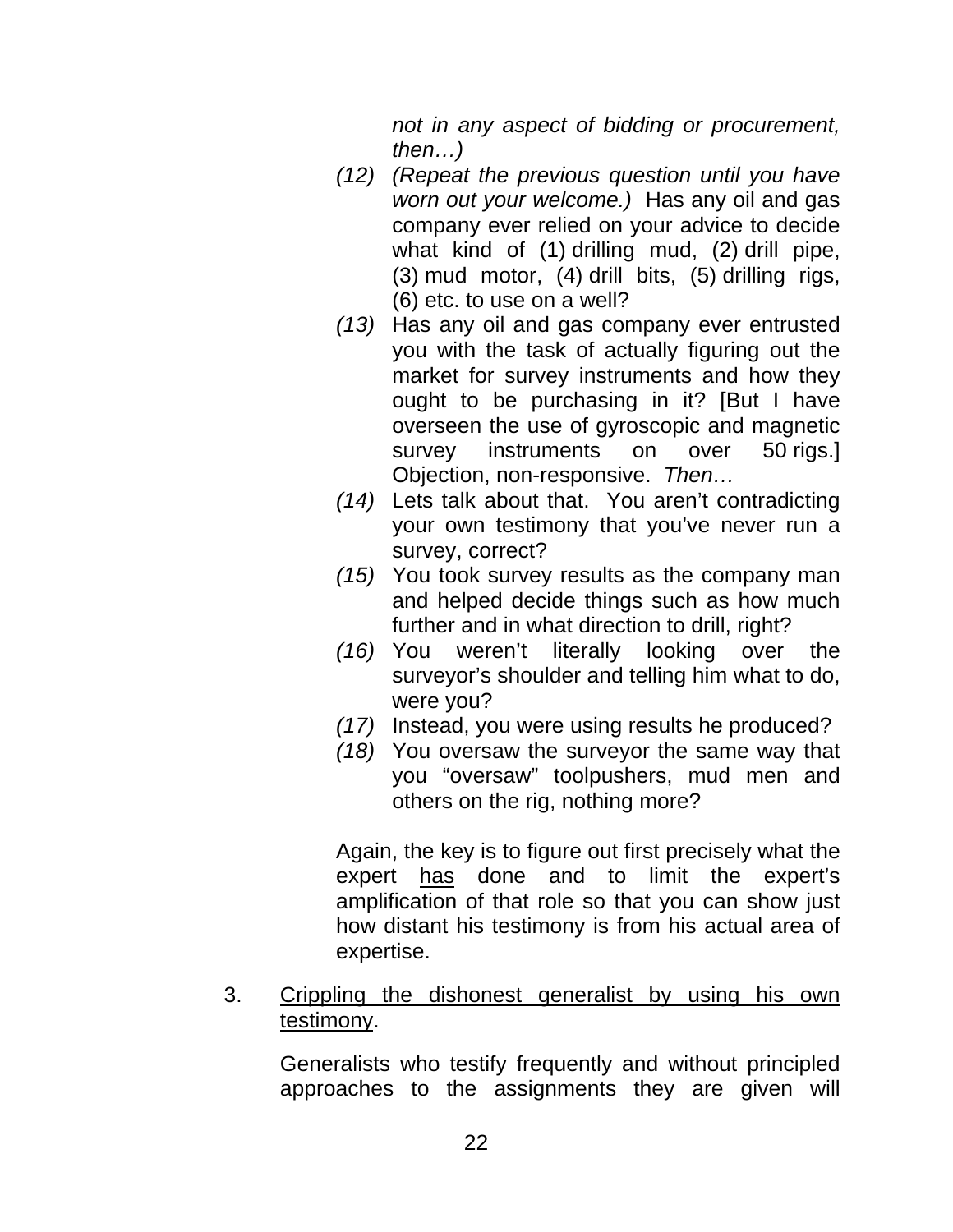inevitably contradict themselves. We have, for example, caught one law professor testifying both that the operator of an oil or gas well has a fiduciary duty to his peers and that he does not. Needless to say, achieving these results requires substantial effort on your part in researching the previous testimony and its orientation. This research is complicated by the increasing use of protective orders in complex commercial litigation that require parties to destroy either the expert's former testimony or documents supporting them immediately after the litigation closes. There are several resources available to you.

You can, of course, subpoena former counsel. I subpoena *opposing* counsel because they most likely have no love lost for this expert.

The Texas Association of Defense Counsel has an extensive inventory of depositions given by experts of all descriptions.

The *Southeast Texas Blue Sheets* (now computerized) contain references to the trial testimony of experts in many cases that have gone to trial. While this is no guarantee that a transcript of their testimony exists, it is another lead that ought to be pursued.

Always Google™ your expert to determine if any of his or her testimony has made its way into the public domain.

Use your e-mail. Particularly if you are associated with a large firm, it is likely that your peers have had experience with the jaded generalist. If they have retained him, you certainly need to know about it, because the generalist will almost certainly use the "well, your partner Jimbob certainly thought I was qualified or he wouldn't have hired me" argument.

4. Crippling the generalist by forcing him decide to break or to lose his credibility.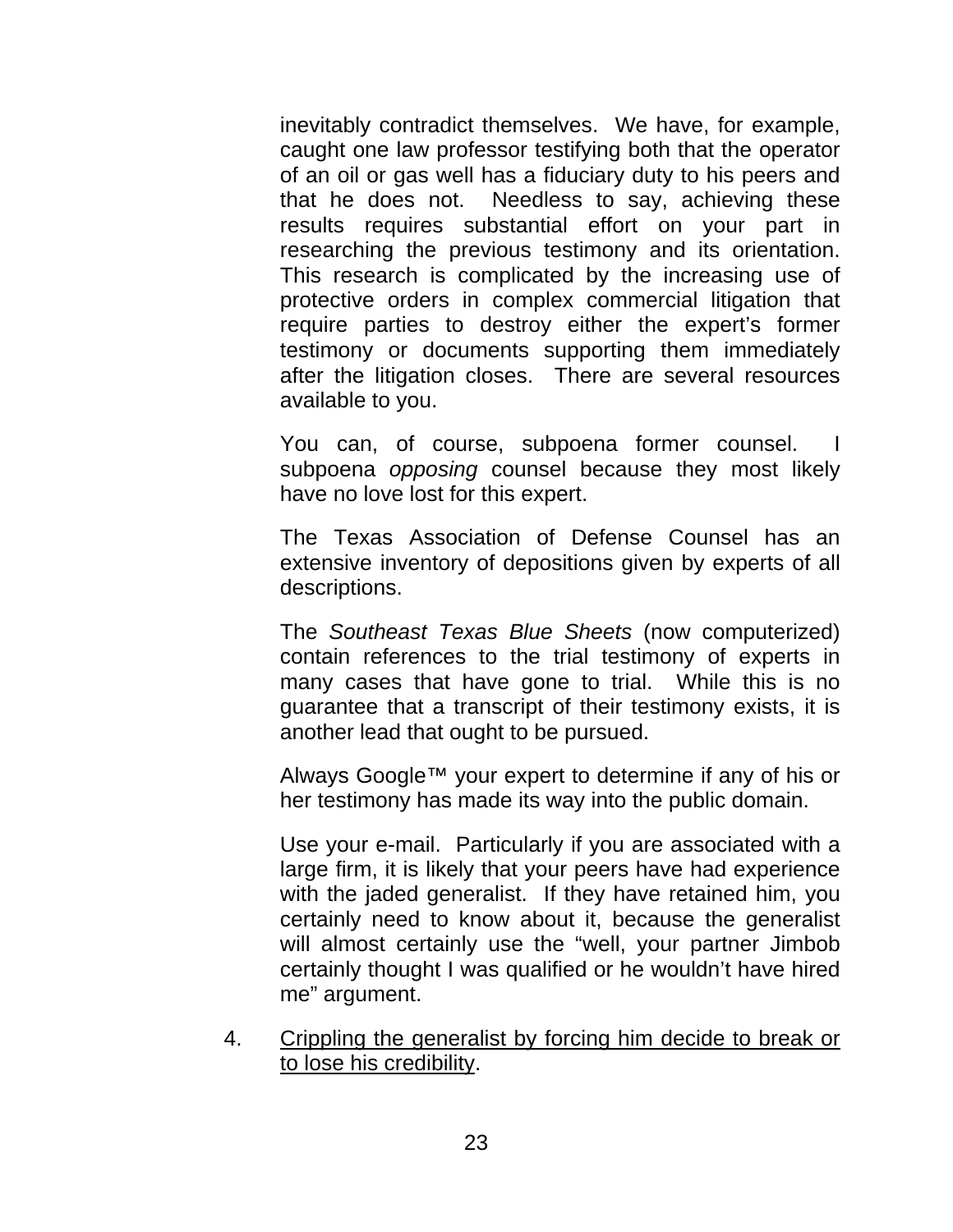The approach in cross-examination to the dishonest generalist expert is, in substance, no different than the approach you would take to a hardened party-opponent. The party-opponent is willing to fudge on the truth, or simply lie, because it is potentially economically rewarding for him or her to do so. The expert fudges or lies for the same reason, though his or her ultimate goal is satisfaction of the hiring counsel so that he or she will be engaged again at some later time.

The direct attempt to undermine credibility, explained above, may be all that you need. If you are not comfortable that you've sunk the wooden spike by this means, then I suggest you use cross-examination to force the expert to induce self-inflicted wounds. The generalist is hired for his or her *conclusions*, however illogical or poorly reasoned. Pick one substantive conclusion of the generalist to attack, and obliterate it. Do not "touch lightly" upon a number of the expert's conclusions or you risk resuscitating him or her. Here are the criteria for choosing the line of substantive cross-examination you will use to show the expert's true colors:

- (a) The subject area needs to be important to the expert's ultimate conclusions. If you "nitpick" on minor points, the jury holds it against you for wasting their time, not against the expert.
- (b) The subject area needs to be one in which you have in your arsenal "incontrovertible" facts which become the hitching posts you'll use to tie the expert down (see the example below).
- (c) The subject area needs to be one in which the chain of questioning is not so long or complicated that you'll lose the jury during your attack.
- (d) The expert's conclusion must be one that defies logic, given the true facts, and which is easily understandable by your jury. This last point is the most critical. The "punch line" for this attack is the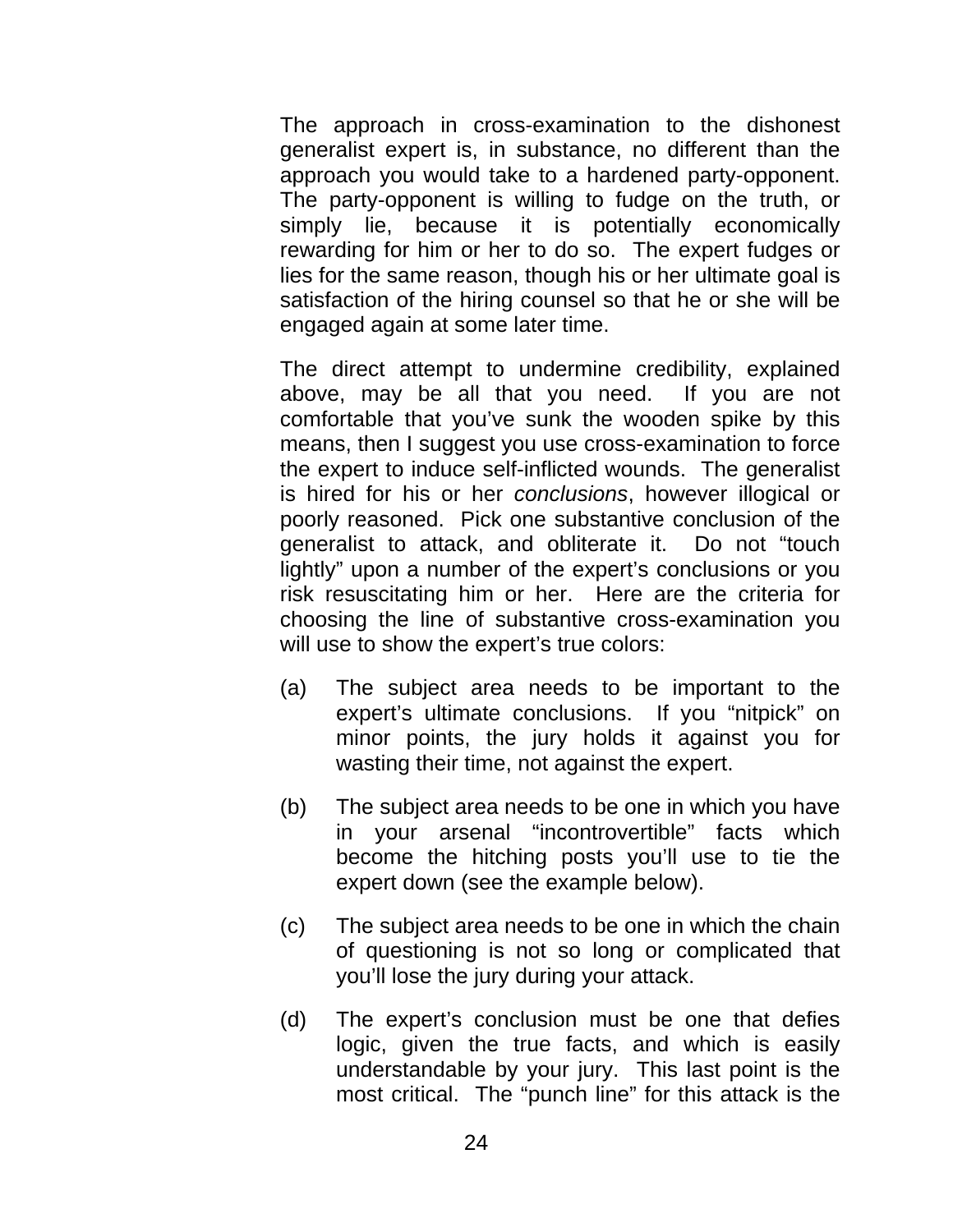expert stating a conclusion that the jury can tangibly and categorically reject. Your objective is not to get the expert to concede he is wrong—he is unlikely ever to do this. Rather, the objective is to make him pay for his dishonesty through a loss of stature before the jury.

Here is an example of the process being implemented. Again we use the generalist who testifies that our client's wellbore survey system won't replace preexisting survey methods:

- (a) You agree that the old survey system was accurate only within 300 feet at 10,000 feet of depth, don't you?
- (b) And that Goodco's new system is accurate within 6 feet at 10,000 feet of depth, correct?
- (c) So Goodco's system is five times more accurate than the old system, isn't it?
- (d) You agree that the old system used an average of eight hours worth of rig time to run, correct?
- (e) You agree that the average run time for Goodco's system is four hours, right?
- (f) You told us in your deposition that the daily cost of a semi-submersible rig drilling in the Gulf of Mexico is currently \$240,000 per day, right?
- (g) So the cost is roughly \$10,000 per hour, right?
- (h) Thus, Goodco's system will, on average, save the operator \$40,000 per use on semi-submersible rigs, right?
- (i) But your conclusion is that Goodco's tool will replace only 3% of the existing survey market, correct?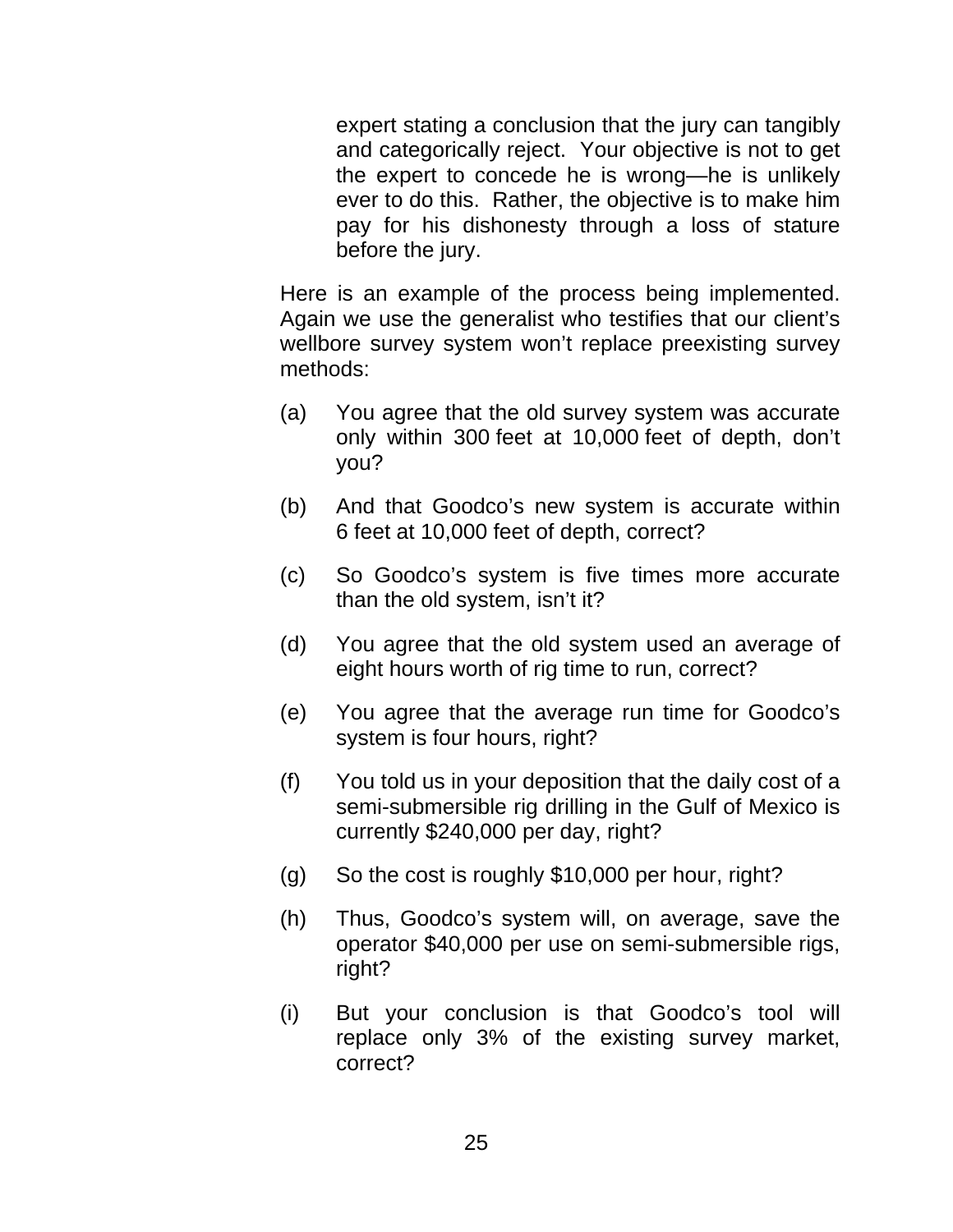(j) So oil and gas companies who are trying to maximize their profits will, in your opinion, in 97% of all cases, use a system five times less accurate and twice as expensive as the one Goodco offers, right?

Don't forget to explain the "impact" of the expert's conclusion and to commemorate it in some material way. Use the easel and oversized notepad provided by the court: "Mr. Smith: 'Oil and gas operators will continue to use old survey systems 97% of the time that are five times less accurate and twice as expensive as Goodco's.'" This recap gives you and easy method to dismiss the expert during closing arguments.

# **VI. Conclusion.**

 Handling experts can be one of the most difficult things we as trial lawyers can do, yet it can be one of the most rewarding. By managing the preparation process, the development of the game plan for the expert and its execution, you can make this test of wits both more enjoyable and, more importantly, more productive for your clients.

ADM00.005 34636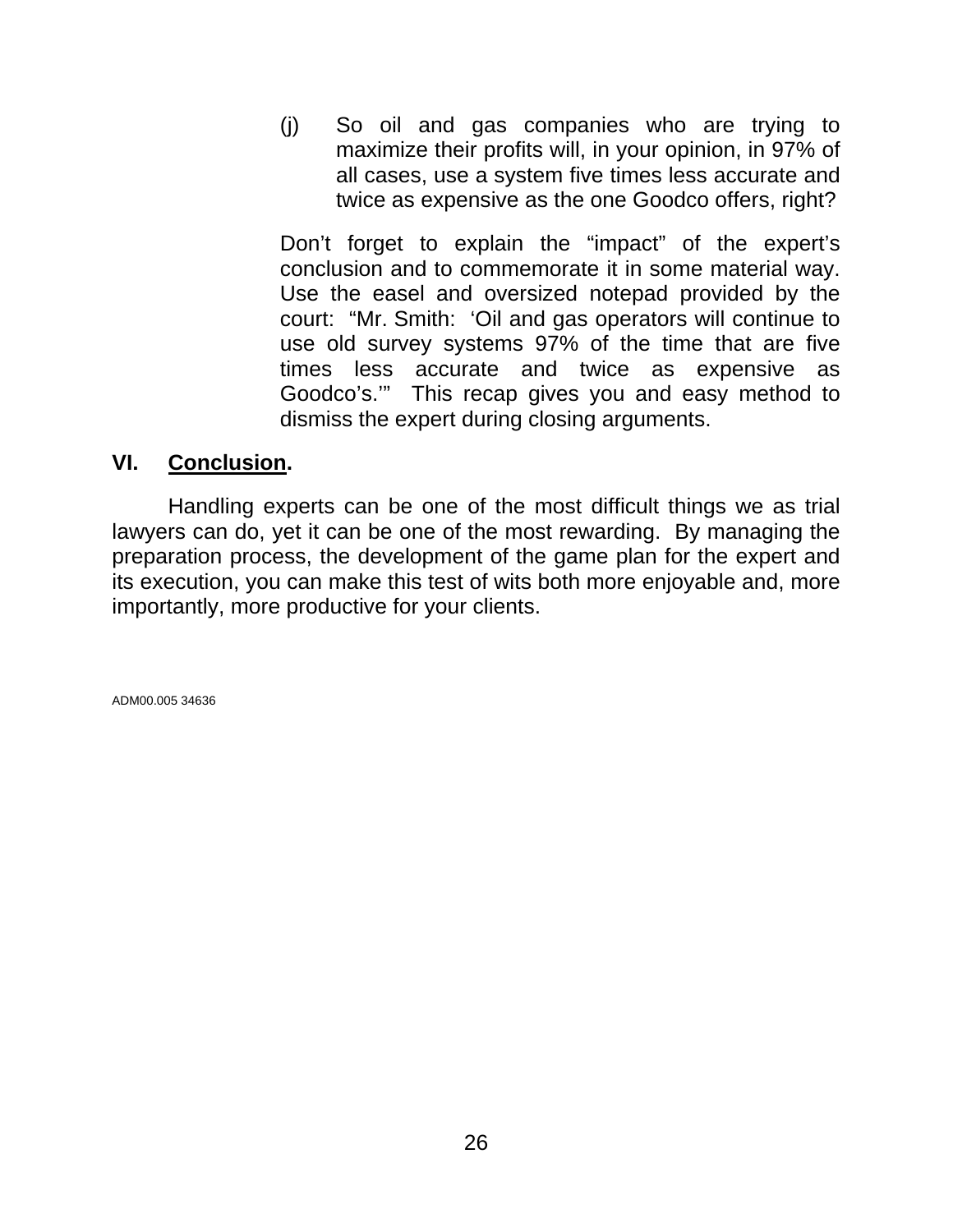# **ATTACHMENT 1**

# DOCUMENTS AND THINGS REQUESTED

- 1. Your complete expert file, which has been assembled and maintained by or for you, relating to your consultation, preparation, and testimony as a testifying expert in this matter.
- 2. To the extent not contained in your expert file identified as item no. 1, your complete records and documentation of billings, fees, and expenses incurred or for which you are to be paid or reimbursed for your work as a testifying expert witness in this matter.
- 3. To the extent not included among those documents identified in item nos. 1 and 2, all records, notes, or other documentation identifying the dates, and amount of time, you or persons working at your direction, have performed services or otherwise worked as a testifying expert in this cause.
- 4. Originals or copies of all documents and things which you have reviewed and upon which you rely in whole or in part to base any opinion or conclusion which you have formed, expressed, or intend to express as a testifying expert in this cause.
- 5. Originals or copies of all documents and things you have reviewed but which, for any reason, you have determined you do not or will not rely upon as a basis for any opinion or conclusion which you have formed or intend to express as a testifying expert in this cause, including any documentation produced on behalf of Defendants, Plaintiffs, or any third party, including attorneys representing **Defendants**
- 6. Originals or copies of all literature, including journal articles, magazine articles, monographs, research papers, book chapters, texts or treatises, published or unpublished, upon which you rely as a basis for any opinion or conclusion which you have formed, or intend to express, as a testifying expert witness in this cause.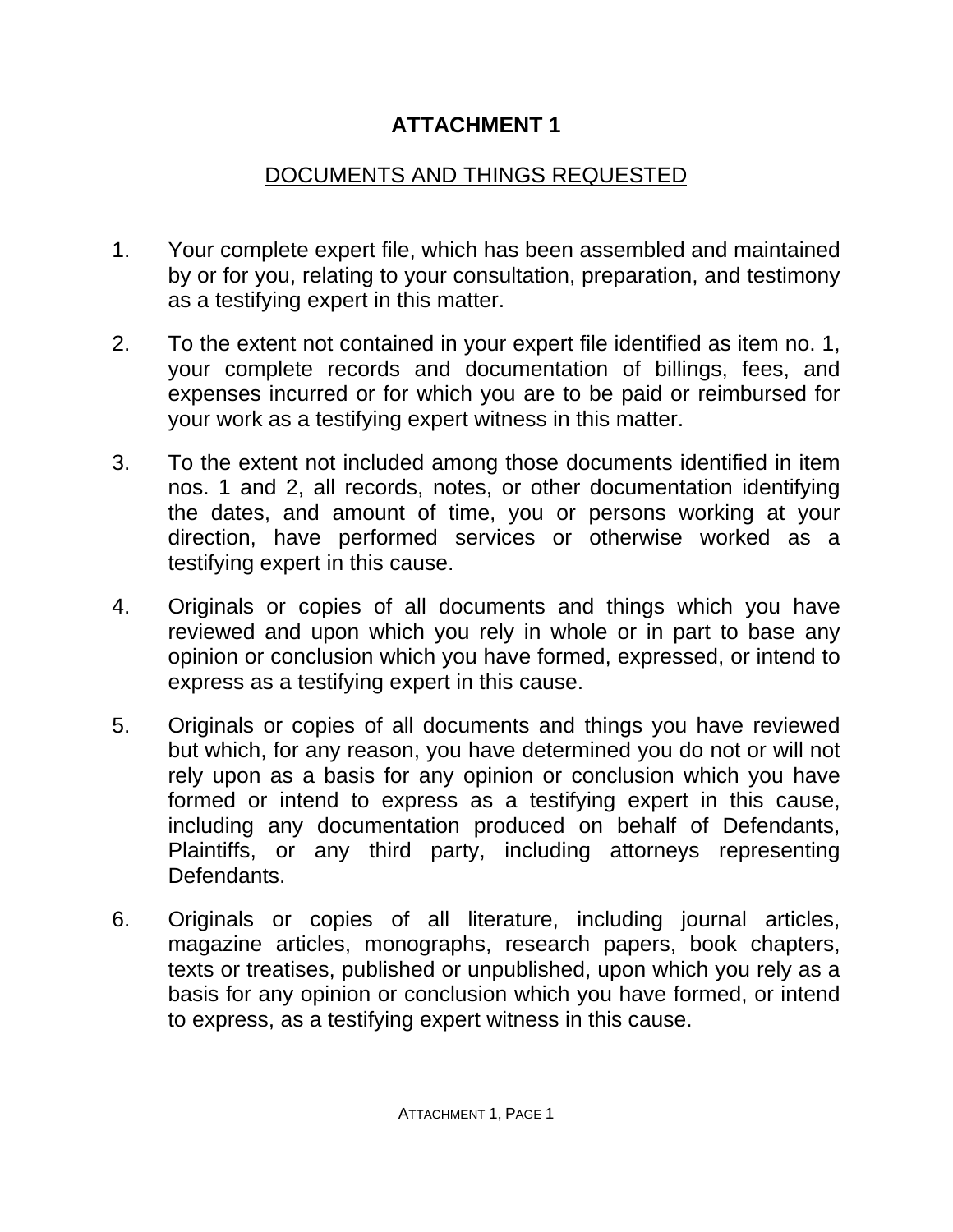- 7. Originals or copies of any and all images, whether graphic, animated, photographic, digital, videotape, or otherwise, which you have prepared for purposes of assisting you in rendering testimony concerning your opinions or conclusions, or which you have reviewed or relied upon in connection with your work in forming any opinions and conclusions as a testifying expert in this cause.
- 8. Any and all electronic data, whether digital, analog, or other, together with the necessary software to extract, run, or otherwise render such data assessable, including computer models or other computer generated materials, and printouts of such data which you have generated, reviewed or relied upon in the course of forming any opinion or conclusion as a testifying expert in this case.
- 9. Originals or copies of all correspondence which you have received, or which you have generated, from or to any party, whether by hard copy mail or courier service, telefax, voice-mail, or electronic media such as e-mail and desktop telefaxing, including correspondence to and from attorneys, in connection with your work as a testifying expert witness in this case.
- 10. Originals or copies of all notes, whether handwritten, typed, or otherwise recorded, collected or generated by or for you in connection with your work as a testifying expert witness in this case.
- 11. Originals or copies of all drafts of your initial expert report, and your final expert report, including those stored as backups on electronic systems such as personal computers, disk, tape, or hard copy drafts, including pen changes, which remain in existence.
- 12. Originals or copies of all laboratory, analytic, or other work documented by any person other than yourself, including third party laboratories, consultants, persons within your business organization working at your direction or otherwise reporting to you, which you have reviewed in connection with work performed as a consulting or testifying expert in this cause.
- 13. To the extent not included in any of the preceding categories, originals or copies of all charts, graphs, cross-tabulation tables, data summaries and compilations, charts, technical data bulletins and manuals, equipment inventory and parts lists, engineering drawings,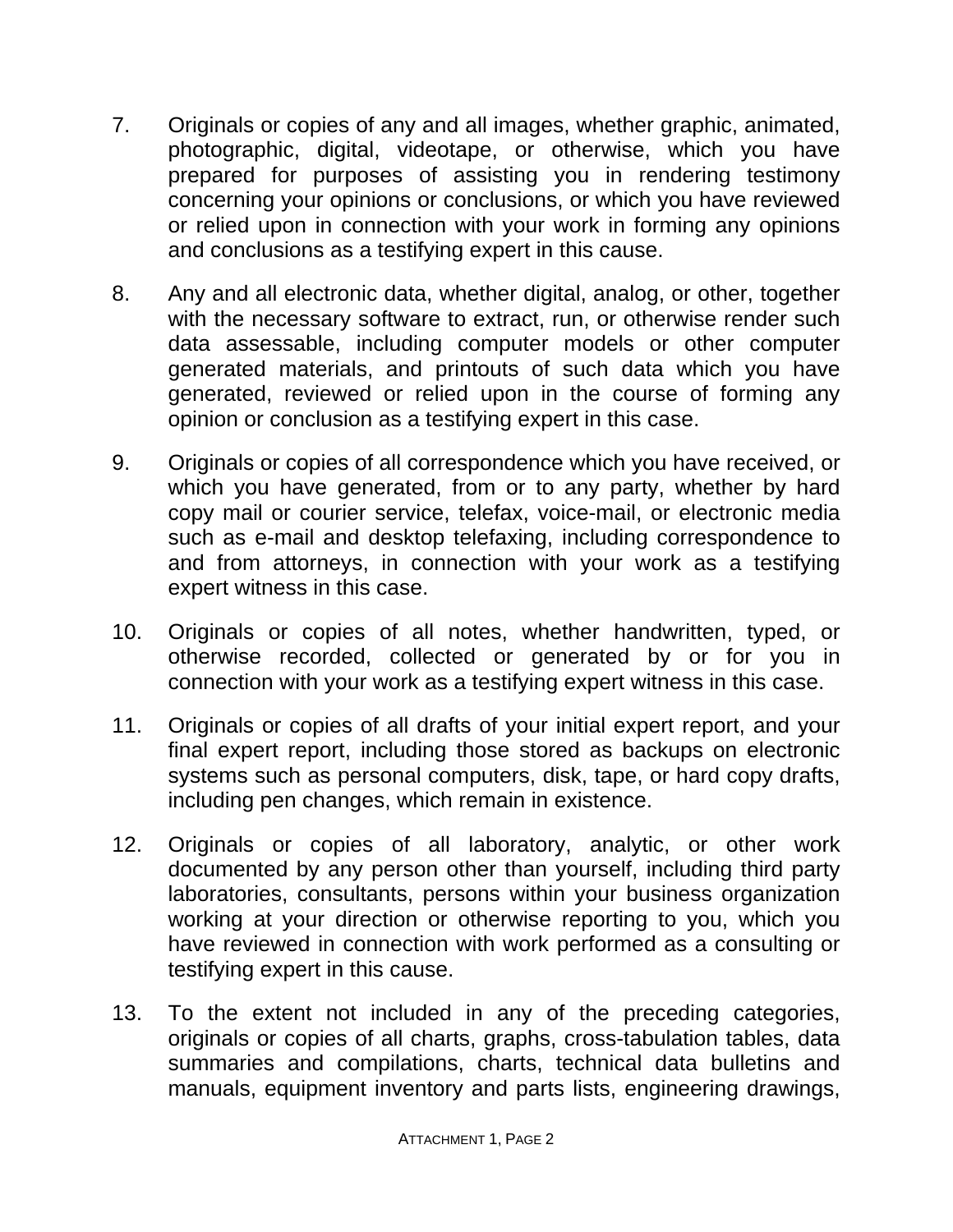process flow diagrams, piping and instrumentation diagrams, plats, blue-line drawings, or other drawings, manuals, and informational compilations of any kind whatsoever which you have reviewed in the course of your work, to form any opinion or conclusion relative to your work as a testifying expert witness in this cause.

- 14. Originals or copies of your initial and final expert reports in this cause, together with copies of each and every document, or other resource, identified as a reference, or cited for any fact purpose, in those reports.
- 15. A list of all cases, whether lawsuits, administrative proceedings, or legislative hearings, in which you have offered testimony by deposition, or by live testimony, in the four (4) years preceding your retention as an expert in this case.
- 16. A copy of your most current curriculum vitae.
- 17. Originals or copies of any and all marketing materials, advertising, or correspondence soliciting business, or other materials designed for the purpose of providing information to clients or potential clients or otherwise marketing services of you personally, and/or your consulting firm, for purposes of providing expert consultation and testimony whether connected with litigation or otherwise.
- 18. Original or copies of any and all industry, governmental, trade organization, professional, or other standards which you reference or rely upon for any opinion and conclusion in connection with your work as a testifying expert in this matter.
- 19. Original or copy, to the extent not included in your most current curriculum vitae, of a list or bibliography of all published and unpublished articles, monographs, research papers, book chapters, treatises, letters to the editor, papers, whether peer reviewed or referred or not, and whether published or unpublished, which you have authored, co-authored, or contributed to in any manner.
- 20. To the extent, for any reason, not included in any of the preceding categories of documents and things to be produced at your oral deposition, please produce copies or the originals of all additional documents, materials, physical models, data compilations,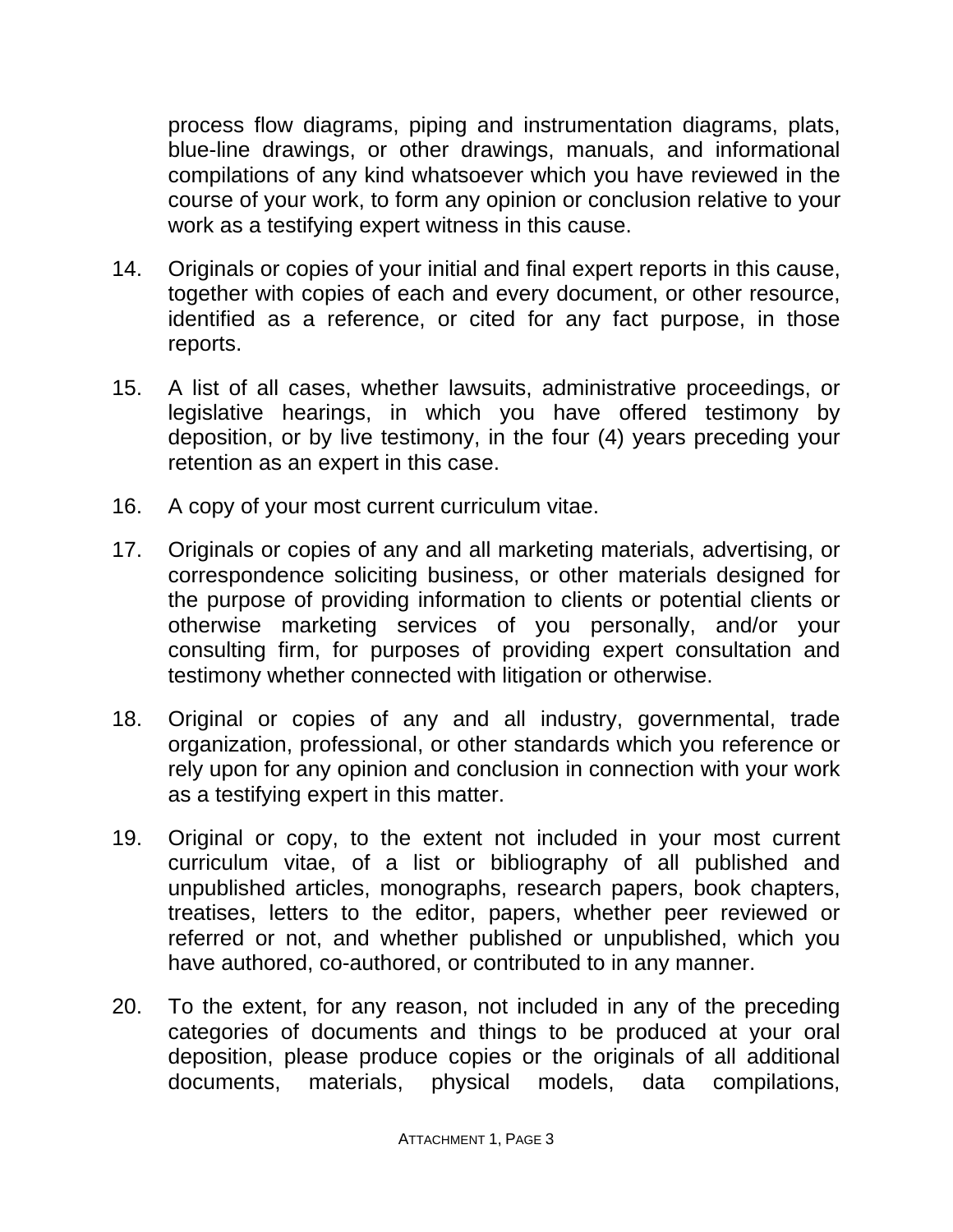photographs, imagery, tangible things of whatever kind, which you have been provided, to have assembled or have had assembled for your benefit, which has otherwise been collected or maintained, for purposes of your work as a testifying expert witness relative to your production of an initial expert report, your final expert report, and any other work performed in this matter.

- 21. To the extent not included in the previous categories, please produce a copy or the originals of any materials which you have been provided by any person, including counsel representing the Plaintiff in this action, for purposes of preparing for your provision of expert reports, oral deposition testimony, preparation of any affidavit which is currently in draft of which has been generated by or for you, and for your testimony at trial. This would include, but not be limited to, videotapes, audio tapes, written outlines and articles, or notes, which relate to the manner in which a deposition is conducted, techniques for expert witnesses or general witness behavior in the course of a deposition, or which suggests or otherwise outline anticipated questions and/or responses for the provision of reports, deposition testimony, affidavits, or trial testimony.
- 22. Originals or copies of any written materials, including seminar outlines, lecture outlines or transcriptions, videotape or audio tape recordings, articles, texts or book chapters, which you have authored, contributed to author, or reviewed for your personal use, which relate to the process of experts performing as witnesses in the context of litigation, regulatory proceedings, or legislative proceedings.

ADM00.005 34636